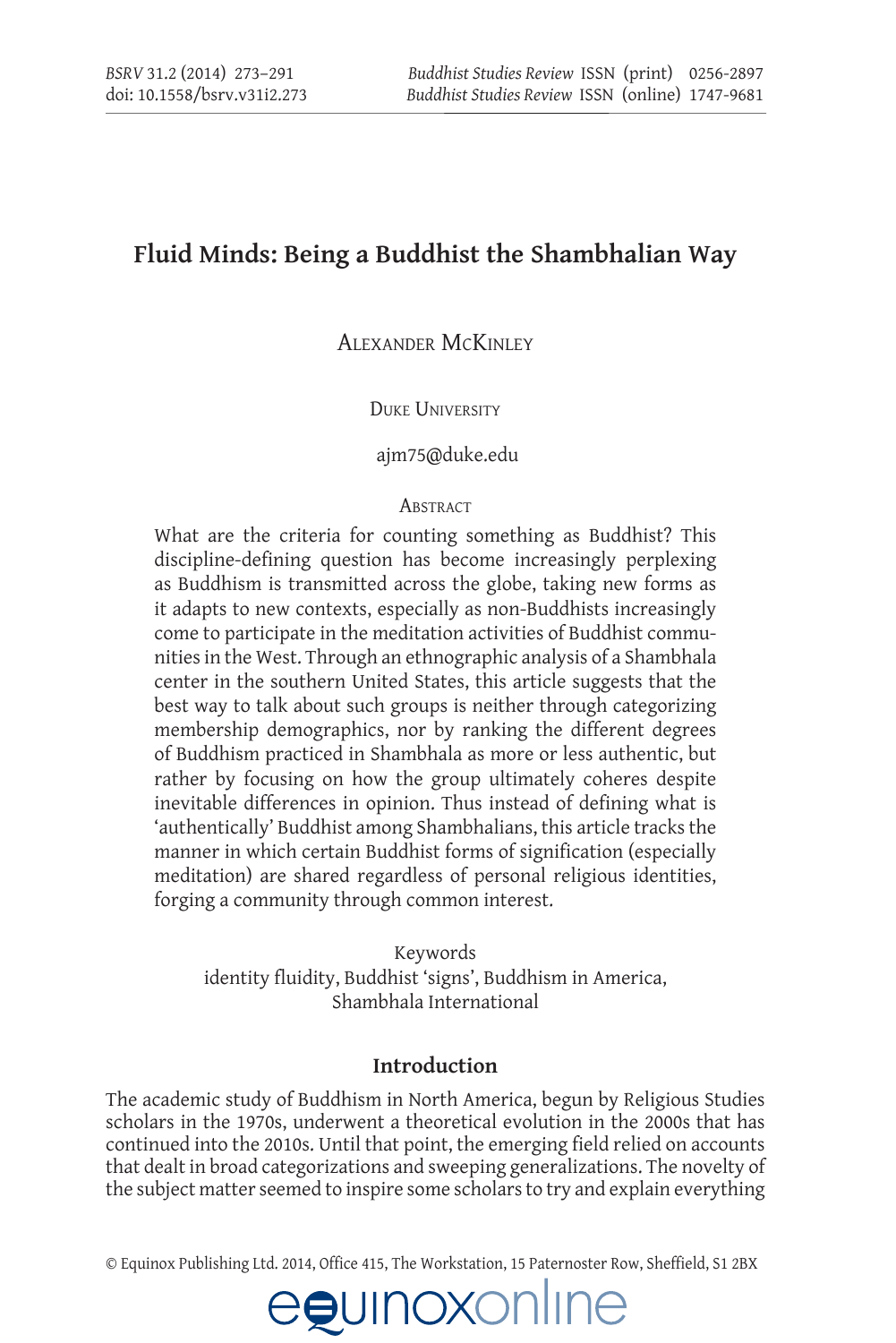at once, trading nuance for exhaustiveness (Gregory 2001, 240). Unfortunately, this approach led to the clumsy categories of 'convert' versus 'ethnic' Buddhist and the proliferation of a number of stereotypes about each that do a disservice to the local particularities of actual practitioners. The present article will align itself with the new theoretical framework presented by scholars such as Jeff Wilson (2012, 18) and Thomas Tweed (2011, 20) who call for consideration of local and trans-local cultural influences in Buddhist practice, abandoning dichotomous racially-weighted categories that offer little in the way of constructive explanations. The present analysis of one Shambhala center in the southern United States will move beyond static categories by focusing instead on the numerous cultural sources intertwining within daily practice: from Tibetan, to southern United States, to modern pan-United States, culture. The community under study in the present article is one branch of the larger Shambhala International organization, the current instantiation of the late Chögyam Trungpa Rinpoche's Tibetan-lineage Buddhism, which he first brought to the West in the 1960s.

The general term 'Buddhism', though broad, serves a key function in helping scholars of religion sort data, being a filter for the objects and actions that we deem Buddhist by one criterion or another. The criteria of Buddhism, however, can become nebulous in the case of these Shambhalians. Some members of the group do not identify as Buddhist, or even claim to be religious at all. Yet those who come simply to meditate are still welcomed and woven into the fabric of the community. By one criterion or another, they are all Shambhalians. Does this then make them all de facto Buddhists? Studying how the group shares its own criteria for participation provides a way forward with the conventional categories of Religious Studies without becoming overly bounded by them. Whether they selfidentify as Buddhists or not, all Shambhalians ultimately come to participate in certain Buddhist forms of life common in the United States. Such things include most prominently the practice of meditation, but may also extend to vegetarian diets or a belief in merit-making and rebirth, to name just a few. These processes of signification may be coded in either secular or Buddhist terms in the mind of any one member of the Shambhala center, yet such signs are still comprehended by the group as a whole. Thus we might say that Shambhalians who claim they are not Buddhist are certainly correct, but they are also not un-Buddhist.

This brings us to the title of the present article, which is in homage to anthropologist E. Valentine Daniel's first book. It is useful in this case to consider Daniel's understanding of the fluidity of culture and interpersonal exchange:

Man himself is a sign ... not a closed, completed entity. He is ready to connect with, to enter into dialogical relationships with other selves and other signs; when he does so connect, he significantly reconstitutes himself. The same is true of culture - as a web of signification it is one with the process of signification itself. Thus, culture is ultimately an open-ended process ... a trafficking in thoughts, a trafficking in signs. (Daniel 1984, 41-42)

This conception of culture as a morphing amalgamation of shared signification within a particular group helps describe the Shambhalian way of being. The goal of this article is to show what sort of signs (Buddhist or otherwise) make a person a Shambhalian, how these people and signs arrive and are assimilated, and how signs are passed along to others. Not every member need traffic in every sign, nor

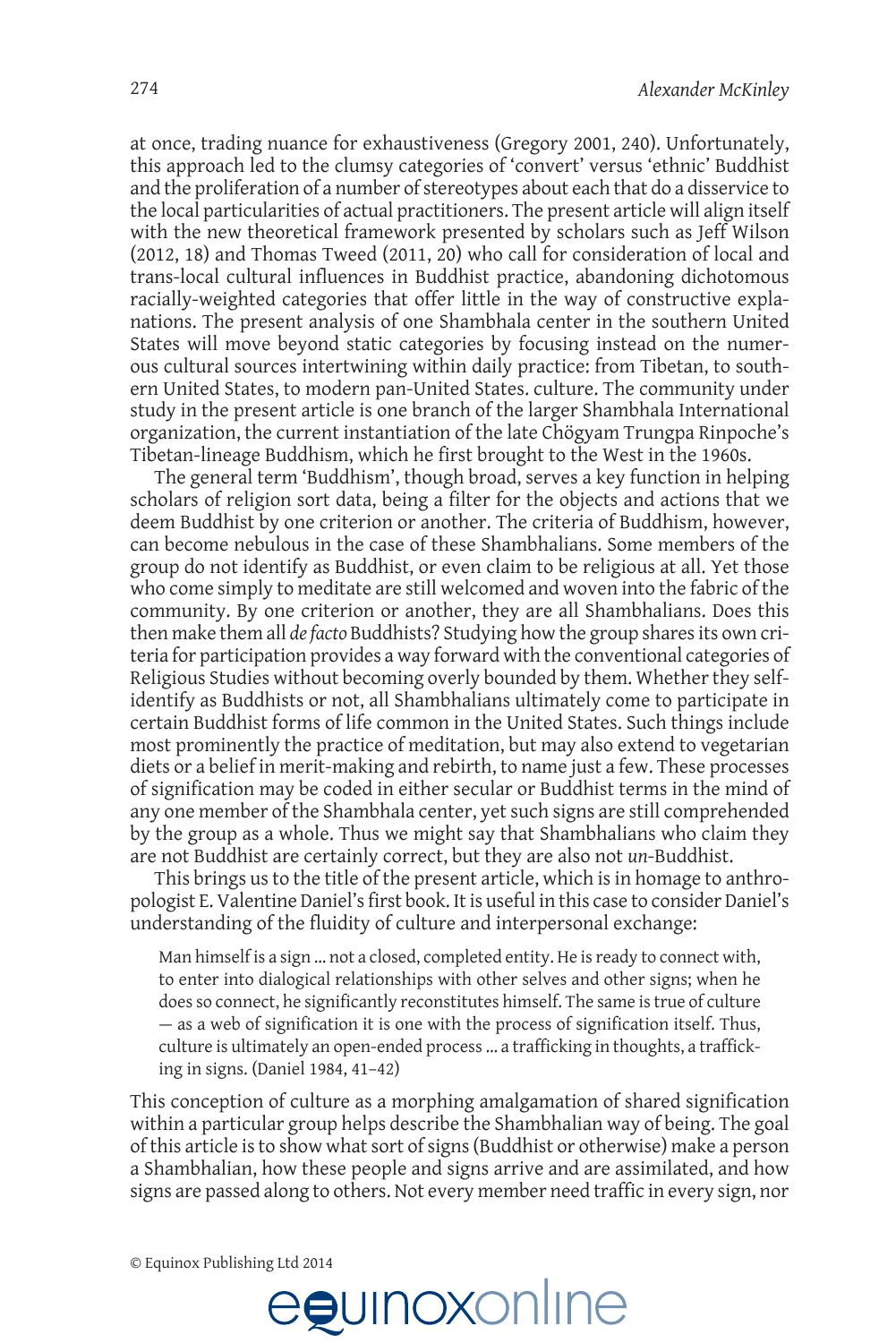reconstitute themselves in exactly the same way upon reading the signs of others, for we all have our personal idioms of interpretation, yet the general trend shows Buddhist elements expressed and received by members via linguistic and material media, allowing the collective to cultivate a common Shambhalian outlook. Deeming such signs Buddhist is simply a reflection of the way that the community is physically, materially, and philosophically presented as such. Those on the outer edges of the Shambhala center may attend less frequently, be less fluent in the Tibetan terminology, or interpret their own practice as non-religious, but by continuing to participate, they inevitably traffic in the Buddhist market of signification prominently at play in Shambhala. This may be a productive way to think of the terms Buddhist and Buddhism outside of a conception of religion tied to a consciously internalized individual state, bound to parameters of one identity at the expense of all others. It is a way of defining religious groups in terms of a set of central concepts and signs to which members relate themselves in various degrees of peripheral adherence, rather than conceiving of religious identity as an all or nothing affair (Cho and Squier 2013, Saler 1993). There are indeed many identities at work in the Shambhala center. As this article will stress below through the language of intersecting cultural flows, no Shambhalian participates exclusively in Buddhist forms of life. Rather, all are embedded in a web of local and trans-local cultural networks, from the mountains of Tibet to the foothills of Appalachia, and it is within these networks that their Buddhism is lived.<sup>1</sup>

Considering the above theoretical focus on how communities cohere through signification, it seems an appropriate point to delve into an account of this Shambhala center in one of its regular group settings. Much of this ethnography was conducted around a somewhat amorphous subgroup of the larger Shambhala community  $-$  attendees at the Sunday morning meditation sessions. There was a group of regulars who attended almost every week, with other members participating irregularly, some at least once a month, others with longer periods of absence. I chose the Sunday meditation group to study in particular because of this organic ebb and flow to its membership. There is little pressure to socialize and the event is free and open to the public, so it always attracts a contingent of non-members. At least, they are not members in any formal sense, but many ultimately become part of the group one way or another (e.g., by volunteering for door sentry duty during meditation sessions, making it a point to attend the monthly post-meditation tea and discussion, or even simply joining the email listserv). Whether or not they ever choose to enroll in classes and become de juro members, by continually participating in the Sunday group they increasingly traffic in Buddhist forms of signification. In this way, the Sunday Shambhalian subgroup best exemplifies the central problematic discussed above, showing that the criteria from which we construct religious groups must also accommodate those who identify as non-religious. Being a Buddhist the Shambhalian way does not always mean being a Buddhist, if one takes this latter sort of being as equivalent with self-applied labels used to express identity to others. Being a Buddhist in the sense of this article's title is instead a description of a certain form of sociality. It is to be Buddhist not necessarily in name, but in signs.

While this article focuses on lived Buddhism in the United States and the scholarship surrounding it, the theory presented here of understanding Buddhist affiliation via the concept of shared signs transmitted through cultural networks could be applicable in any context.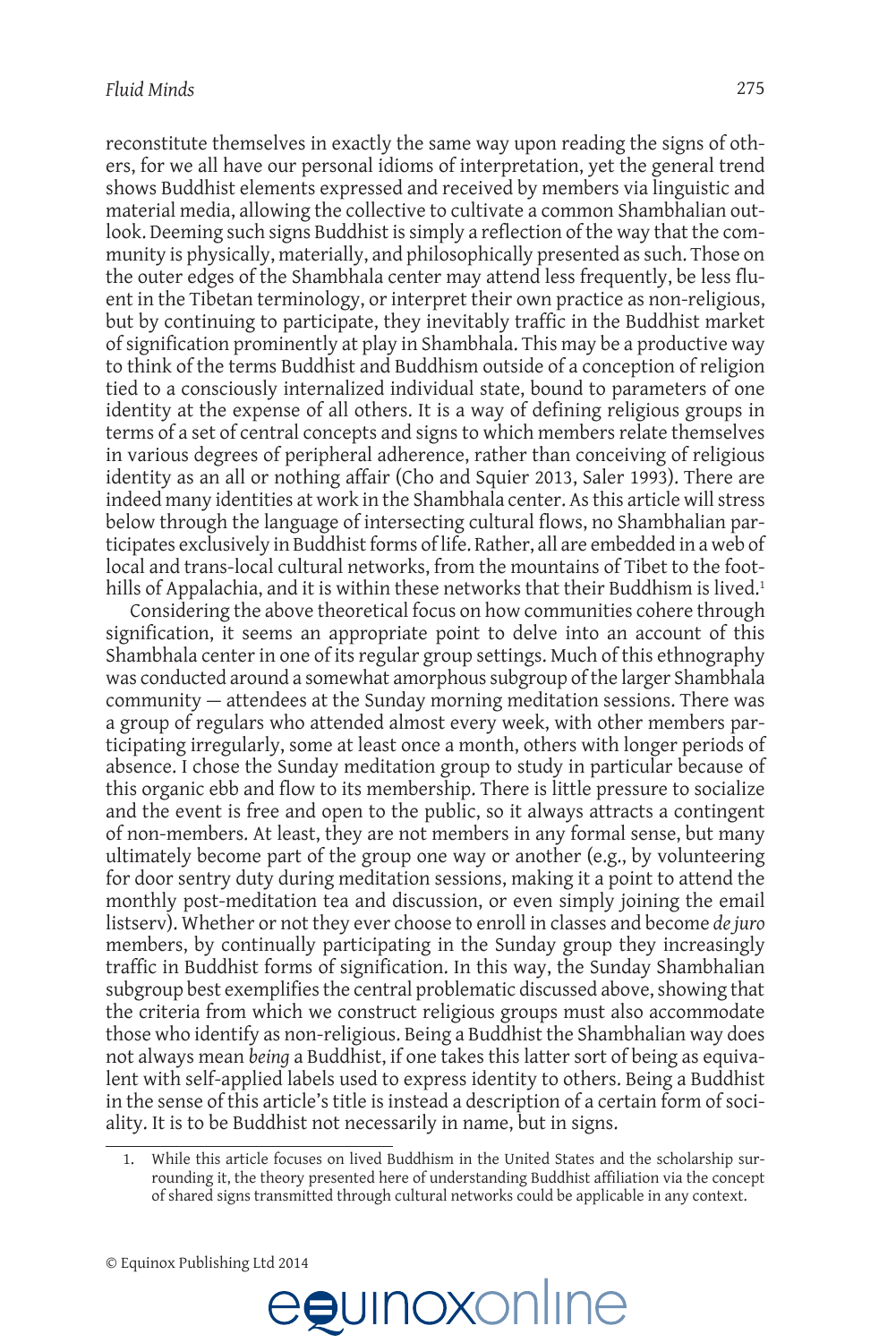The following scene will present some of the recurring characters in the present ethnography, along with their motivations for participating in Shambhala. This scene is something of a composite. Much of the dialogue below was spoken on my second visit to the center, but a few explanations of why some of the regulars had been drawn to meditation practice at the center were delivered to me during later conversations. In other words, not all the Shambhalians offered this much information about themselves all at once in the larger group setting described below, but certain stories came out gradually as we would go out to lunch together in smaller groups and I asked questions about their lives. For the purposes of rhetorical ease, I have integrated some of these narratives into the single account below so that each person is properly introduced at the start. That said, the most dramatic introduction in the following vignette did happen that day, an important point that will be discussed more below. This scene is the only composite in the article. The other vignettes are reported exactly as I remembered them immediately after meeting with the group. I took shorthand notes during conversation, and after we all went our separate ways I would race to my desk to reconstruct the entire encounters. In this way, the scenes below might be considered polished field notes. Of course, not every moment of our discussions revolved around topics pertinent to this article. Where conversation has been omitted, I have used the conventional typographical break of three asterisks. As I was not using a tape recorder, the fickle nature of memory (and handwriting without looking) is always a worthy caveat, but I have hoped to temper the weaknesses of my own mind by collaborating with the Shambhalians themselves, who read my reconstructions and provided feedback and amendments where necessary. In the interest of anonymity, all names have been changed and the geographic location has been generalized. Not identifying the specific locale under study was the compromise I struck with the leadership of the center, who were concerned that an article on the Sunday meditation sub-group alone would not adequately represent the diverse range of programming offered by the center - from discussion groups, to yoga, to workshops on cultivating mindfulness in everyday life.

These aforementioned activities form part of the wide span of services contained within the Shambhala International organization, which includes over two hundred centers scattered across Europe and North and South America, Originally named Vajradhatu by Chögyam Trungpa, Shambhala International (which coined its current moniker in 2000) includes a number of 'Dharmadhatu' centers, established to instruct and guide people on the 'Vajradhatu' path of Tibetan Buddhist teachings. Included alongside these religious aspects, Shambhala International also offers a secular approach to meditation known as Shambhala Training, very popular at the center studied here, involving the practical cultivation and application of calm and compassion, exemplified by course titles such as 'Meditation in Everyday Life', 'Contentment in Everyday Life', 'Joy in Everyday Life', etc. Additionally, Shamabhala International offers a wide range of meditative artistic activities, known as the Nalanda Path, including dance, archery, photography, and tea ceremonies, all drawn from a diversity of Buddhist cultural backgrounds (e.g., Indian, Tibetan, Japanese, etc.). While the demographics of this article might have looked very different had I chosen to study these services of Shambhala International as a whole, the identity dynamics of this particular Sunday medi-

egunoxonline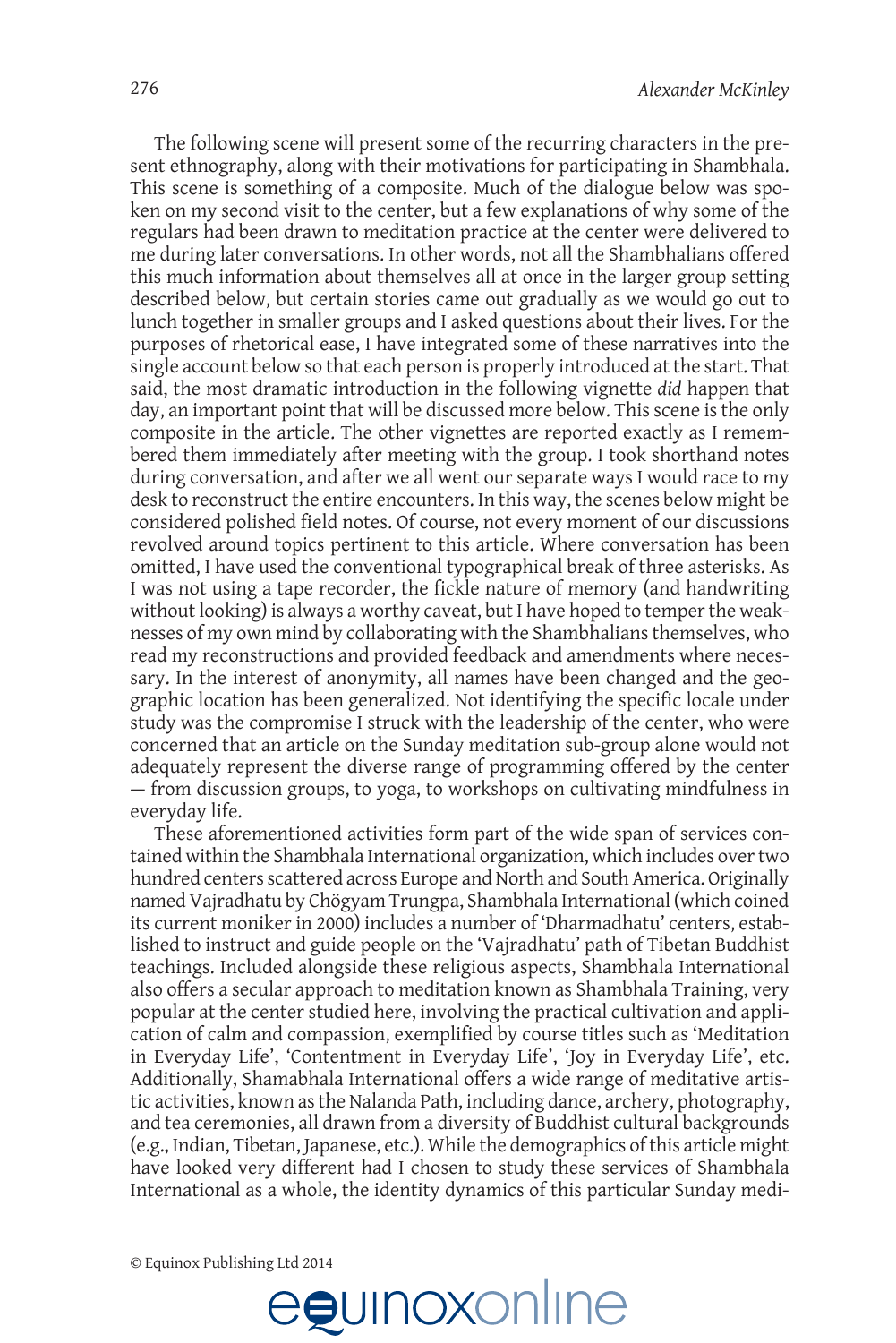tation subgroup are reflective of the center's ability to assimilate new members and build a community of diverse beliefs bonded through shared Buddhist signs, presenting a microcosm of Shambhala International's larger agglutinative nature.

### **A Shambhalian meditation and discussion group**

On the third Sunday in September 2012, I visited the Shambhala center for only the second time. I was curious about a discussion event scheduled to occur following two hours of morning group meditation. I arrived just as meditation was set to begin, somewhat disheveled due to riding my scooter there in the rain. Upon arriving, still wiping raindrops from my glasses, I was greeted by Walt,<sup>2</sup> a man in his 50s who was later described by one Shambhalian as the 'mayor' of the center. He fulfilled the role of *umdze* that day by leading us in meditation.

'Welcome back. You're just in time for the chanting, since I know you enjoyed it so much last time', he said with a smile.

"Oh, I wouldn't miss it", I responded, and Walt laughed his usual gregarious high-pitched laughter, which he is quick to award to almost any utterance that slightly resembles a joke. I had come to the meditation session the week before and, being the only person to arrive so early, had sat in a slightly awkward silence while Walt did all the yocal work of the opening chants, following along with the text and enjoying the way the slight twang in his accent negotiated the Tibetan vocabulary and lineage names.

This Sunday we also began with brief introductory chants and then spent the next two hours in silent samatha meditation, alternating between sitting and walking  $-$  a transition marked by Walt ringing a sonorous bowl-shaped bell positioned next to his cushion at the front of the room. The rest of us sat facing Walt and the main shrine, above which hangs an image of the Buddha, flanked by pictures of Chögyam Trungpa and his son Sakyong Mipham. The group was small, occupying about eight of the twelve cushions laid out in the meditation room.

After the two hours, we were encouraged to move to an adjacent room to take tea and then return and sit in a circle for a short reading from a book by Pema Chödrön, a nun housed in Shambhala's Gampo Abbey in Nova Scotia and a favorite author among many Shambhalians of this center and elsewhere (Eldershaw 2007). Dorothy was handling the reading today, a soft-spoken, late middle-aged woman with long graying hair and spectacles.

Well, I was planning to read a selection from Comfortable With Uncertainty, but I can't seem to find my copy. I guess that's a lesson in uncertainty.' We all laugh. 'Instead I will read from When Things Fall Apart.' More laughter. 'Also by Pema Chödrön.' Dorothy read several paragraphs and then we all sat and pondered it for a few moments. I got the impression that she had prepared some comments for the lost reading and was unsure of what sort of exegesis to offer on this particular excerpt. Walt suggested that we instead go around the circle and offer our names and what drew us to the center. He began:

I came into the center in 1993. I've always felt some sort of connection with a religious path. I was searching. I was raised a fundamentalist Christian. A Seventh Day Adventist. And then in college I thought, this isn't any fun. You couldn't dance



<sup>2.</sup> All personal names of participants at the Sunday morning group have been changed.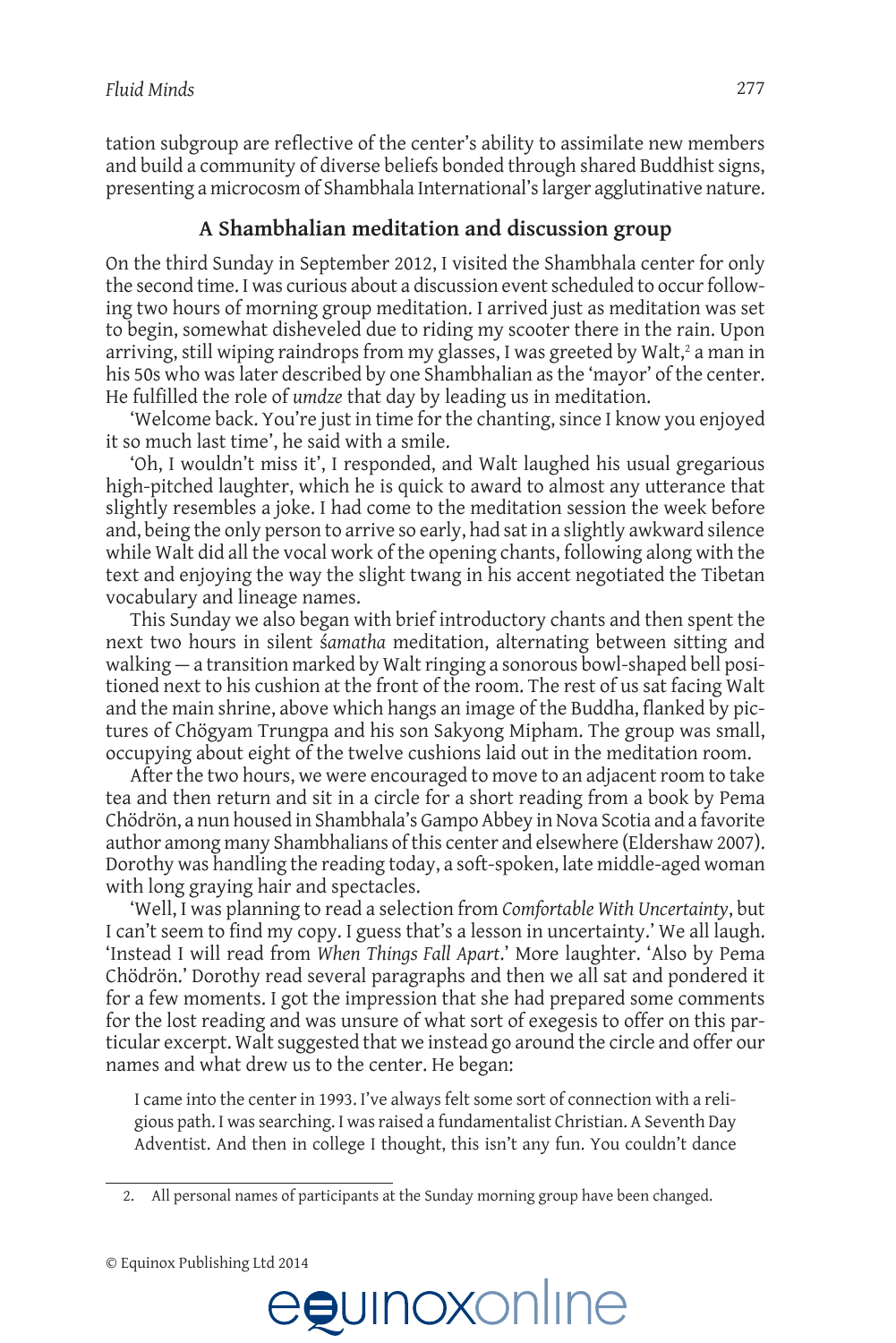between Friday night and Saturday night. You couldn't go out to eat. You couldn't really do anything except read the Bible. But when I got to college all I wanted to do was party. It was more fun. But then after college ... I graduated in 1982 by the way ... after college I got tired with the party scene, so I was searching for something more, going to different groups. These gurus would come dressed in white and everything, but I never felt any connection to them. I also tried a Course in Miracles.<sup>3</sup> And that was ok. They did a little meditation with that, but it was just a little bit, like 5 minutes. Well in 1993, Pema Chödrön came here [he said in a voice that relayed a certain amount of disbelief that such an event even happened]. I went to her talk and what she was saying sounded a lot like A Course in Miracles. She talked about learning to accept bad things and learning to let good things go, too. The overall message was be nice to everyone. Pema Chödrön was just so open-hearted. You could see her vulnerability ... and also her willingness to just stay with that. And I thought, 'Hey, maybe this is something.' I really connected to her. Now I've worked up to meditating for three hours a day.

Dorothy, also a veteran member of the center, smiled and nodded at Walt and explained her own motivations:

I started coming to the center in 1994, at the urging of Walt. I was going through some difficulties at the time. My 16-year-old daughter fell in with a bad crowd. I used to call them 'redneck dopers.' [Dorothy used air quotes.] I was looking for meaning and answers. I stumbled across Pema Chödrön's book When Things Fall Apart and it really inspired me. Then I came to the center and started meditating. Meditation helped me to connect with my suffering. Meditation increased my sense of empathy. It helped me understand that all human beings are just looking for happiness in their lives. I was even able to better understand the people that my daughter was hanging out with. They were no longer the enemy because I understood that they were just trying to find happiness, too. We are all just trying to find happiness and meditation helps me realize where it lies.

Robert, who appeared to be in his early 30s, offered his story next, considerably shorter than Walt or Dorothy's had been. Overall, Robert was one of the more reserved members of the Shambhala center:

I've been coming to the center for the past two years. I also sometimes go to the Zen center nearby. I would say my practice is very self-centered right now. I'm really worried about fixing myself at the moment, and so I'm not very focused on cultivating non-attachment right now and I don't really concentrate on being compassionate toward others. I'm trying to get myself right first. You know, understand myself as a person and where I fit into the world.

Jennifer, another younger member in her late twenties, spoke next:

I've been coming to the center for the last three years. I had gone to an Episcopalian church as a kid, which I enjoyed, but once I moved to Catholic school in 4<sup>th</sup> grade, I became somewhat disillusioned with strictly defined religious identities. The nuns were harsh disciplinarians and confession sessions seemed to me to miss the point of actually working to change a person's behavior. In my early twenties





<sup>3.</sup> Based on the 1975 book of the same name by Helen Schucman.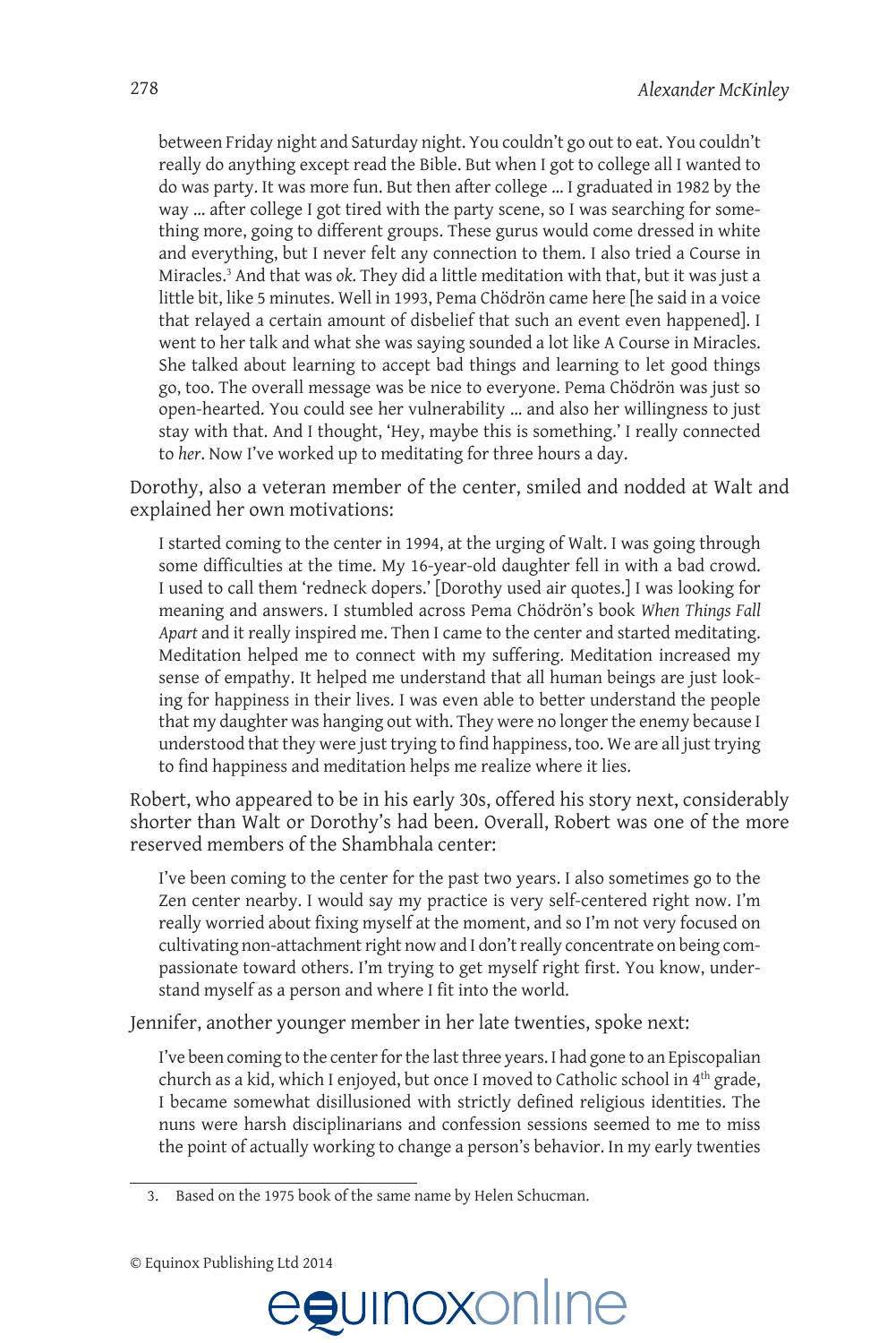I was feeling kind of depressed and spent a lot of my time drinking and smoking in the evening. I had tried other meditation programs in the past, but they would never stick. It was only once my mom and I went to the Shambhala retreat center in Vermont that I was like, 'holy shit'. I think what was missing before was a sense of compassion for myself and learning how to treat yourself with gentleness. That really helped me because before I would do a practice for a while and then start dwelling on past mistakes and go back to drinking and smoking fairly quickly. But treating yourself with gentleness and also being part of a community where people meditate as a group helps you to stick with it.

The next person in the circle was Milton, who could not have been older than his mid-30s, yet spoke in resigned weighty tones, eyes downcast, explaining how his life was filled with trouble:

This is my first time at the Shambhala center or doing anything similar. I've never meditated before, but I felt like I needed to try something. I am undergoing a midlife crisis of my own making. I've pretty much wrecked my marriage through selfishness. I have a two year old daughter and my wife is two months pregnant, and I feel like I need to fix things before it's too late.

Milton's comments changed the tone of the group sharing and Walt asked him to say more. What drew him to Shambhala in particular?

Well, I was living a really frantic life and it was hurting my family. I saw the error of my ways after reading A New Earth by Eckhart Tolle [a recent Oprah's Book Club selection] and I realized I needed to change myself. Of course, by that point my wife had already asked me to move out, so I have to show her I'm serious about changing. I knew I needed to do something. I found Shambhala on the internet and I came today to help myself improve the way I treat others and to try and escape a frantic mindset. I'm just not sure how I can forgive myself.

He spoke these last words staring at the hardwood floor and shaking his head. Walt and the others nodded along and empathized. Walt: 'Well it takes time, you know. After nineteen years only now am I starting to become comfortable with unpleasant feelings. Or not comfortable with them, but at least able to be present to them through meditation. I found meditating was impossible without the forgiveness aspect.' 'Yeah, I'm just not sure how I can forgive myself', Milton repeated with a sigh, sounding broken. 'Well you know getting down on yourself, thinking "I fucked up", that whole trip is bullshit', Walt offered. Milton nodded. 'I came today because I do want to find reconciliation and I think I'm also seeking some sense of community to help.' 'Good. I think you need to be here. It will get better.'

Everyone thanked Milton profusely for sharing his story and encouraged him to keep practicing meditation. The next person to introduce himself seemed to tailor his own stories to what Milton had just shared. George appeared to be in his 60s and spoke about meditation helping him through a dark time in his life:

I first stumbled across an open Shambhala meeting nineteen years ago as a recovering addict. I had wrecked my life too and I felt like I was at rock bottom, so I definitely know where you're coming from. [He gestured toward Milton]. All I can say is 'hang in there'. Keep sitting; keep practicing. Meditation helps to unravel

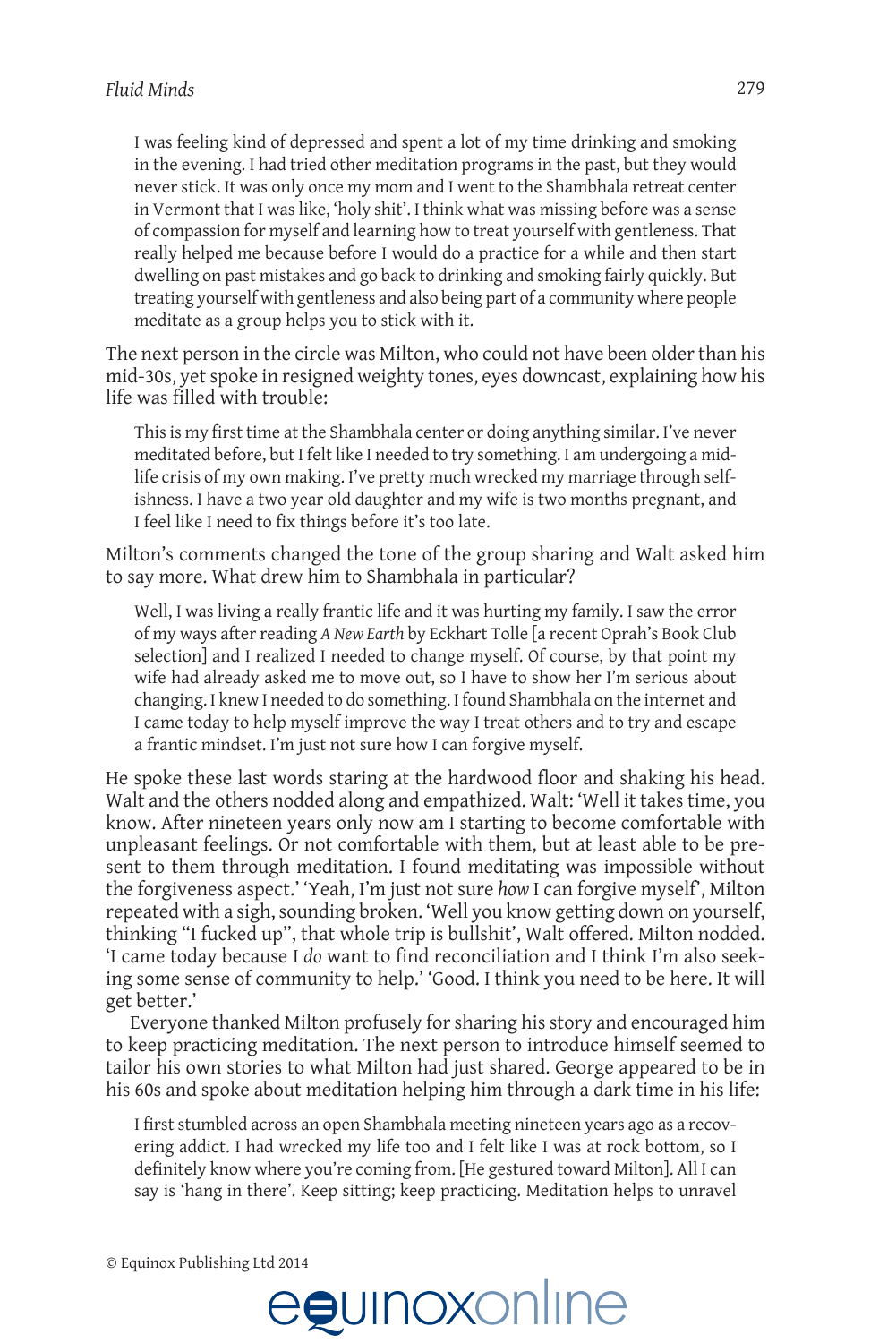your negative thoughts and trust me that you can learn to forgive yourself. You just have to take it one day at a time.

When the group broke up shortly thereafter, Walt, Robert, and George immediately went over to Milton. They asked him to join them for lunch and George even made sure that Milton had a place to stay, saying he remembered the days when he had to spend nights in his car. I left the center struck by what I had just witnessed, something I had certainly not expected when the discussion began with a reading from Pema Chödrön. What I thought might develop into a discussion about Buddhist teachings ended up being a session of empathetic group support for a lost soul and a new meditation convert. For these Shambhalians, it seemed that meditation was, among other things, a healing technique and that the center could sometimes (though of course not always) resemble a self-help network.

The six people described above are obviously not the only clientele of the center, or even of the Sunday meditation crowd, but some are regular members of the center and overall the scene indicates a selection of the sort of people attracted to the center. Many Shambhalians  $-$  like Walt and Jennifer  $-$  have had previous experience in some sort of Christian tradition, leaving that religion either because they never considered themselves particularly attached to it, or because they found it too limiting for one reason or another. Additionally, some Shambhalians - like Dorothy, Robert, George, and Milton – were initially drawn to the center because they were experiencing some sort of trauma or crisis in their lives and were looking for a technique to calm their minds, increase their compassion for others, or simply seek general quiescence. Overall, membership at the center is quite fluid. People come and go, perhaps staying away for months at a time and then coming back weekly for the next several months. Some are dedicated attendees of the weekly group meditation sessions, while others prefer the conversation circles or yoga sessions that occur during the weekdays. Some, like Walt, have taken all the courses of the official Shambhala International meditation curriculum.<sup>4</sup> Others, like Jennifer, have only completed the first few levels of courses. And still others have been attendees of the meditation sessions at the center without ever taking a Shambhala course or donating monetarily. No matter their level of experience or involvement, the center is always prepared to receive them.

### **Reflections on the visit**

In this way, the Shambhala center provides a space for different degrees of Buddhism  $-$  an umbrella that shelters a spectrum of enthusiasms for Buddhist practices, from those who are interested in meditation purely as a self-help tech-QLTXHWRWKRVHZKRVHOILGHQWLI\DV%XGGKLVWDQGVXEVFULEHIXOO\WRDFRVPRORJ\ of karma, rebirth, and guardian deities. Additionally, as was mentioned above, another function of the center is to provide support for those undergoing trials and tribulations. The Shambhala center can be a support group as much as



These include courses in the 'Shambhala Training' path mentioned above, as follows. I. The *Heart of Warriorship*: Level I: The Art of Being Human, Meditation in Everyday Life; Level II: Birth of the Warrior, Contentment in Everyday Life; Level III: Warrior in the World, Joy in Everyday Life; Level IV: Awakened Heart, Fearlessness in Everyday Life; Level V: Open Sky, Wisdom in Everyday Life. II. The Sacred Path: Great Eastern Sun, Windhorse, Drala, Meek, Perky, Outrageous and Inscrutable, Golden Key; Warrior Assembly. This is all a residential program slightly less than two weeks in duration. See: <http://www.shambhala.org/shambhala-training.php>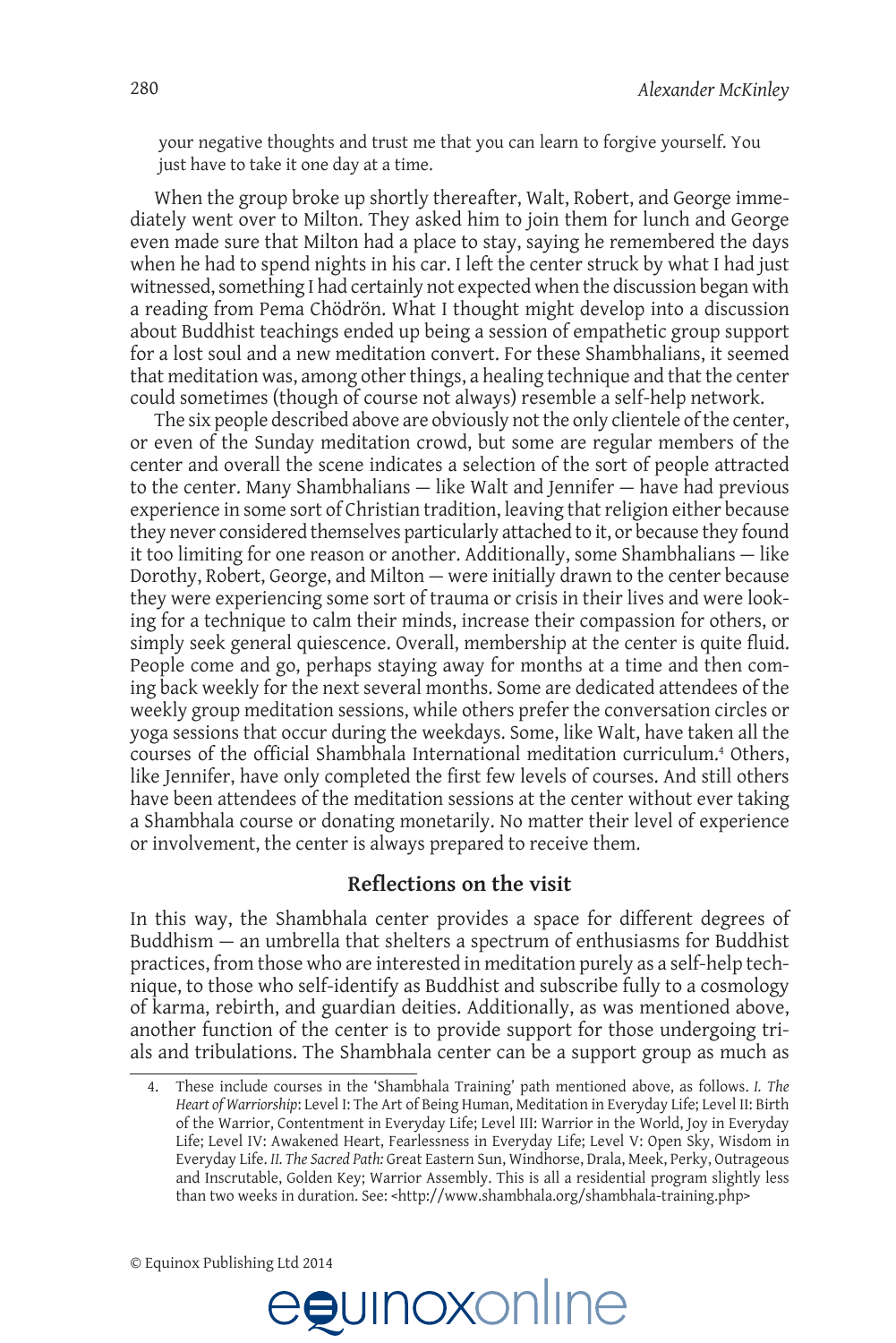it is a space for religious practice. Milton's immediate absorption into the group was a fascinating event to witness so early in my fieldwork. It happened before I had even introduced myself and explained my reason for being there, so neither the confession nor the group's reaction could have been put on simply for the presence of an official observer. It was fortuitous to witness, for such dramatic confessions do not happen often at the Shambhala center, but the key point to consider is that the group is equipped to handle the more raw manifestations of others' suffering when they do occur. The empathetic response of the group to a stranger's plight was immediate. The fact that members approached him afterward and took him out to lunch shows how adept the group is at integrating a new face into the fold.

This absorptive tendency of the Shambhala center is what facilitates the multiplicity of different Buddhist identities at work in the group. Milton, for example, formally became a Shambhalian when he enrolled in the first level of meditation training soon after becoming affiliated with the center. Yet based on conversations with him, I do not believe he was ever moved to mark his religious identity as Buddhist, but more likely understood himself as appropriating a technique of Buddhist meditation to provide mental healing. After reading a draft of this article, he emphasized to me that he indeed had improved greatly after that first day, and that the Shambhala teaching of self-forgiveness 'was my entrance to inner peace'. In the margins next to the final paragraph in the above vignette, Milton wrote 'Enlightened Society'  $-$  which is the end goal of Shambhala Buddhism more broadly — along with his interpretation of this first empathetic response by the members of the center to his plight as he understood it about a half-year afterward:

I would go so far as to say how it was an unexpected yet exact application of the kindness and gentleness practice [taught in Shambhala]. That underscores how the teachings guide people to respond in the moment. Suppose Dorothy brought her book and went with her prepared statement ...

Milton highlights the luck of my witnessing the event in the first place. If Dorothy had not been forced to adapt to the uncertainty of her missing book by exchanging her prepared comments for group introductions, then Milton may have never shared his problems in the communal setting. But when he did, surely creating a moment of social uncertainty for himself and others present, Shambhalians again adapted with aplomb, immediately conveying support and understanding, folding Milton into the support of the group. In part then, being a Shambhalian means cultivating a type of sociality where one is able to respond in the moment with equanimity and compassion.

It is also key that this response was not overbearing, nor at all contingent upon Milton committing to some internal religious transformation or formally identifying himself as a Shambhalian to others. This certainly seemed to appeal to Milton, whose concluding comments on a draft of this article explain:

One big reason Milton kept coming back was because there was no emphasis on the categorization or individual interest level in the lineage. It was all a-la-carte. Choose what you want to take on and if you don't aspire to attain another level, that's just as ok, very non-judgmental.

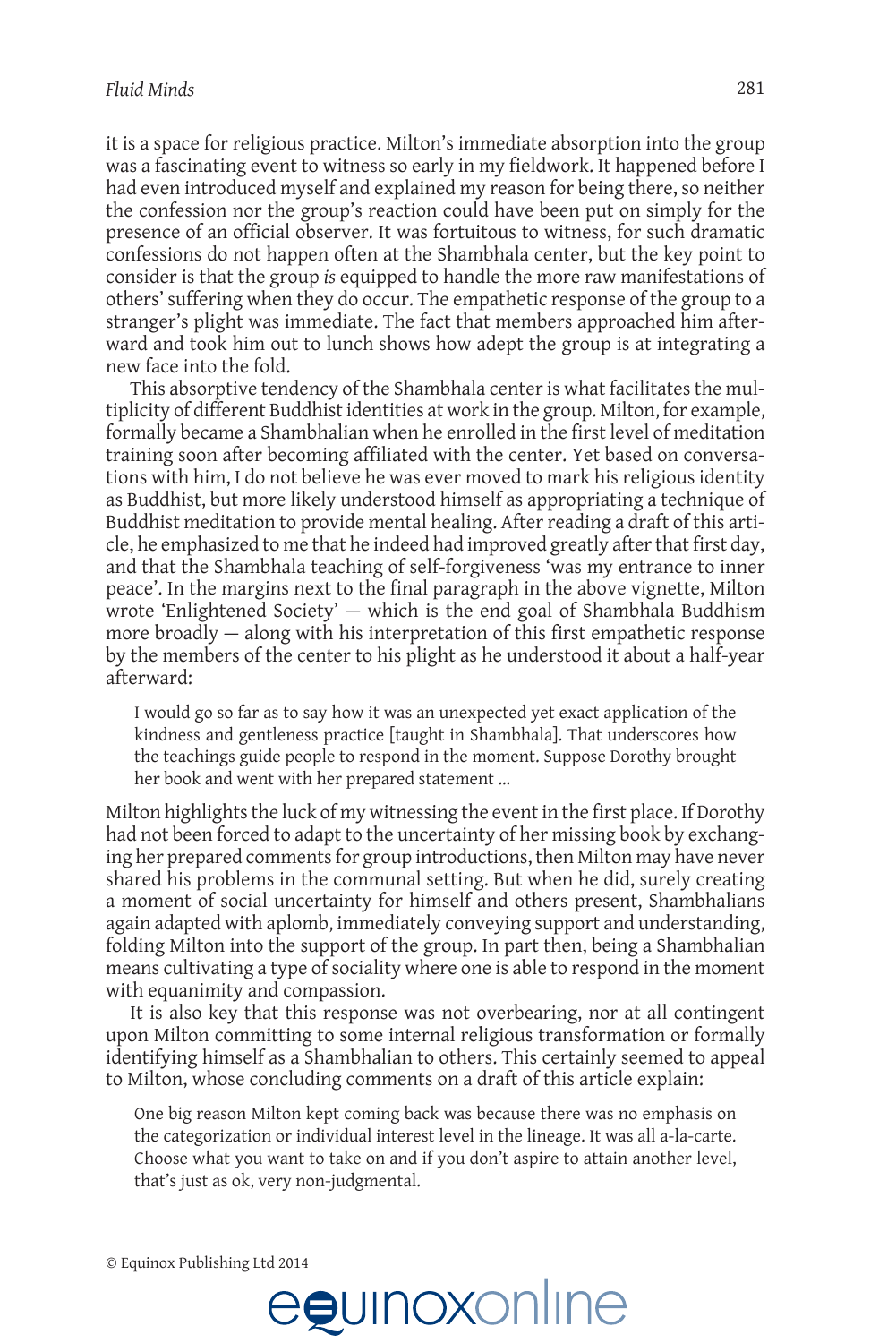This Shambhalian fluidity is the reason we cannot draw the borders around our conception of Buddhism too heavily. That misstep leads to further problems, for an exclusive rather than inclusive definition of Buddhism puts participants like Milton in an ambiguous non-category. When the criteria for deeming whether or not someone or something is 'Buddhist' become vague in this way, it often leads to nebulous discussions of authenticity. This article asserts that questioning the authenticity of a Buddhist group is not an especially productive line of argumentation, and that the problem of locating an authentic Buddhism can be diffused in the first place if one understands the minimal criteria for group participation to involve a relative fluency in Buddhist signs rather than an interiorizing of Buddhist precepts and an exterior trumpeting of Buddhist identity.

Just as Daniel noted that 'man himself is a sign', continually reconstituting himself as he enters into dialogical relationships and receives the signs of others, so Shambhalians develop an affinity for meditation (thus trafficking in the Buddhist sign most essential for the cohesion of this particular group) and come to reconstitute themselves as ambassadors for meditation, wishing to share this practice with others. Yet the group still allows for a wide range of interpretations and opinions about what this meditative sign means personally to the practitioner, granting the Shambhala center an especially effective assimilative power in an age of individualistic authenticity (Taylor 2007, 475). The Shambhalian goal of bringing about an enlightened society does not therefore involve active proselytizing as such, but more of a casual 'this worked for me, and so might work for you' pitch toward curious newcomers. This inclusive method allows a diversity of identities - Buddhist and non-Buddhist, religious and atheist - to exist together as a single group of practitioners, sharing in a form of Buddhist signification that can be assimilated into a variety of personal interpretive idioms.

Thus the goal is not to pass judgments about who counts as Buddhist and who does not, but rather to discover precisely how Buddhism works for its American adherents. This can be done by determining which practices are most popular, the cultural channels through which they arrive, and what sort of functions they can perform in daily lives, regardless of whether practitioners self-identify as Buddhists. The case of the Sunday discussion circle above points to several such cultural channels, whether they involve the draw of charismatic figures like Pema Chödrön, the results of an internet search, or the inspiration of an Oprah's Book Club selection.<sup>5</sup> These are some of the avenues through which new members are not only drawn to Shambhala initially, but also through which they remain engaged with Buddhist thought, integrating it into their everyday lives. Such an approach in favor of lived experience provides a check against defining Buddhist categories too normatively. The concept of 'Buddhist ethics', for example, cannot be viewed in the Shambhalian context only through the lens of precepts regarding conduct as they might appear in a standard Pāli or Tibetan canonical text.<sup>6</sup> In other words, the abstraction of a textbook Buddhism is not what is at stake here (Fronsdal 2002). Rather, focusing



Lest one presume that the link between Eckhart Tolle and Buddhist thought is purely a product of Western imagination, it should be noted that his self-help books for achieving mental quiescence have been recommended to me by certain Sri Lankan Buddhists as well. The effect of an 'Oprahdorsement' is global.

Though even in these texts, reflecting natural ambiguities of the lived contexts in which they 6. were composed, ethics are more complex than only formal precepts.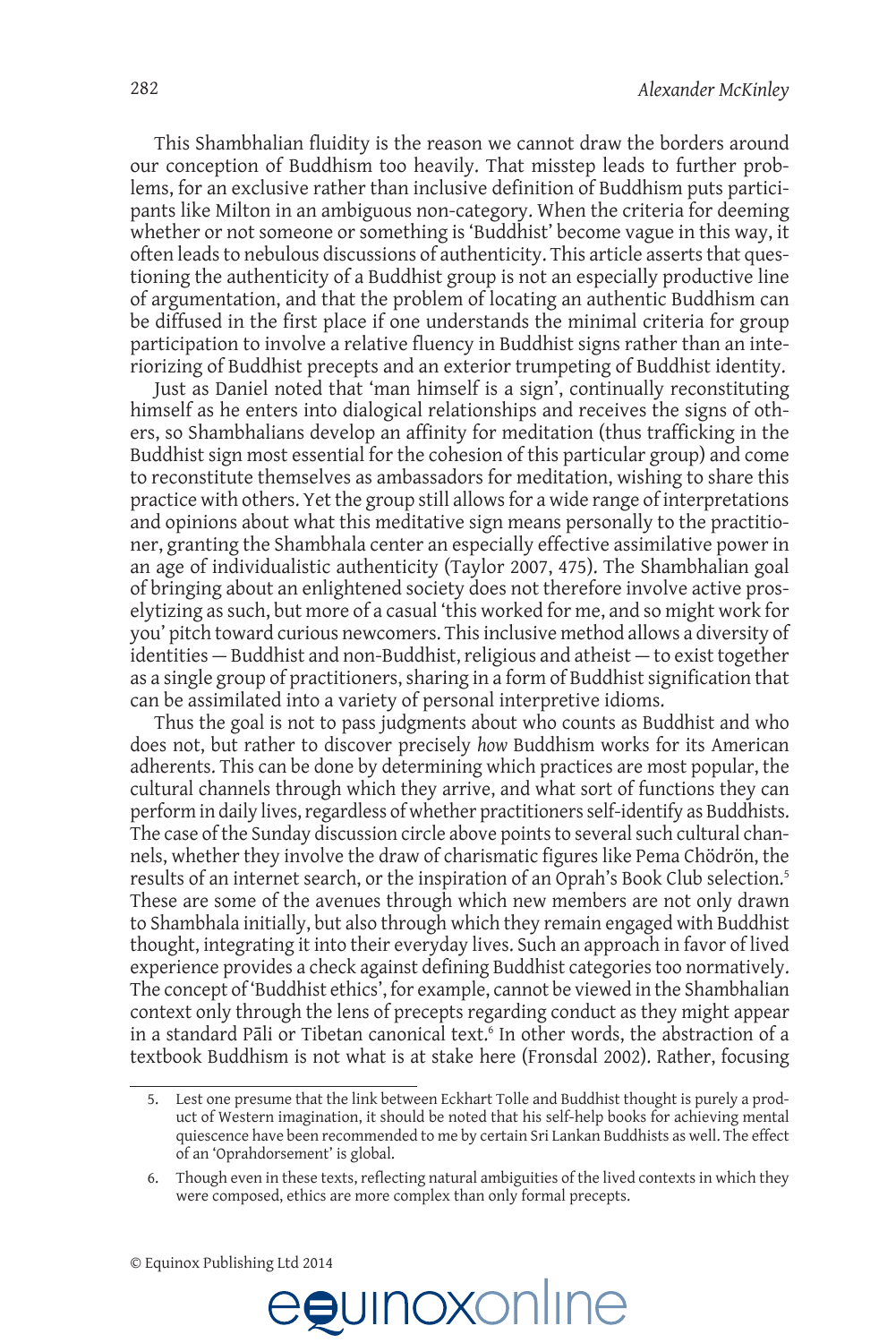on the rough ground of lived Buddhism is meant to show how people negotiate their desires to act well toward themselves and others within a world containing countless other demands that might interrupt these ethical goals. The question at hand is one of proper balance between self and world. To this end, the following section will explore how Buddhist teachings are paradoxically not only assimilated through the channels of consumerist individualism, but also serve to temper some of the negative side-effects of our fast-paced and individualistic age - namely, by easing mental anxiety, cultivating universal ethical outlooks, and tempering capitalist drives toward materialism for certain members of this center.

## Vignettes showing cross-cultural flows and ethical living

A group of us stood outside the center after Sunday meditation deliberating on where to go to lunch. Milton was describing the difficulties he had in meditation that morning. I had noticed him leave about halfway through. Instead of going home, however, he sat on the porch outside the center and waited for the rest of us to finish.

'I couldn't control my thoughts', Milton said when Walt asked why he had left early. 'They were all so negative and filled with guilt. I couldn't settle my head down.'

'Well, you're not actually supposed to try and *control* your thoughts', Walt said. 'You can just kinda let them come and go.' 'And you're not supposed to leave either'. Robert added.

'What do you mean?' asked Walt.

'I mean, if your mind is going everywhere you're just supposed to sit and stay with it. Not just leave.'

Walt nodded. 'Trust me, Milton. It will get better, you just have to keep coming back and practicing.' Robert nodded along to this advice.

#### SB

Robert drove Walt and me to lunch.

'I hope none of you are vegans', he said as we opened the doors to his new car. Walt and I said we were not. 'Because my seats are made out of dead animals.'

I laughed at his leather joke.

'But really I do feel guilty about that sometimes.'

As we began to drive away from the center I asked Robert what he does when he's not meditating.

'Feel guilty about driving around with dead animal seats', he joked.

'He does!' piped in Walt from the backseat.

'No actually I'm a slave.'

'A slave?' I asked surprised.

'A slave to the banking system.'

Walt from the backseat: 'What? You're a slave?'

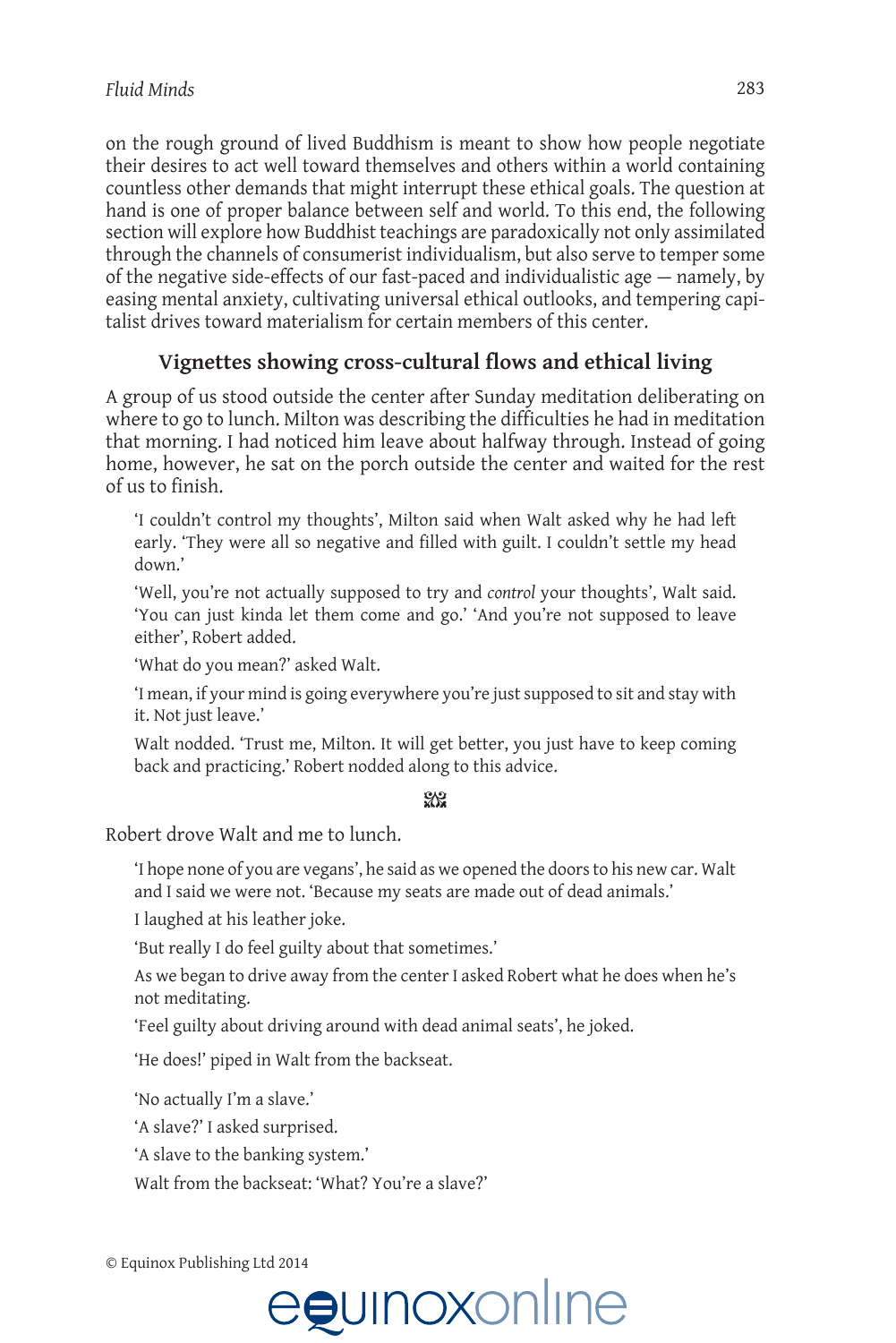'I'm a slave to my bank and in order to earn money to be able to keep my house and my car, I have to constantly be working.'

'Well, that's not how I feel about my bank at all', Walt said with a certain sense of wonder. 'Not at all.'

### $99$

Walt, Robert, and I sat down to lunch with George, Milton, and Jennifer. I noticed Walt's lime green t-shirt. Its humor seemed somewhat Buddhist:

When life gives you lemons, **KFFP THFM** 

Because, hey, free lemons.

We ate outside at a table in the sun. The conversation shifted between our respective distastes for politics, what football games we were planning to watch that afternoon, questions about my own work with Sri Lankan Buddhism, and new apps on iPhones (everyone had their own out on the table and I suddenly felt a bit like a Luddite). Walt read aloud a text message from another Shambhala member: 'Hey Walt, sorry I couldn't sit with you this morning. I decided to go to voga instead.'

Talk of phones spurred Robert to tell us about a new app he downloaded called Equanimity. It keeps track of his meditation with a timer and calculates weekly sitting time totals. He showed Walt the app and Walt looked it up in the app store:

'It costs \$5!? You must be rich', he joked.

Milton started to talk about the new iOS  $6 -$  an operating system for smart phones. He said he was dying to upgrade his phone.

'Even after sitting in meditation last week?' Walt asked with a laugh.

'Well I still want it; now I'm just less anxious about it.' All laugh. 'But look. Look how long it takes the photo app on my phone to load.' Milton taps it with his finger and counts off '1-1,000, 2-1,000, 3-1,000. Look at that; a full three seconds.'

'That is long', George acknowledges.

'So the first tangible benefit of starting meditation is feeling less anxious about waiting three seconds for your phone to load?' I asked, getting a laugh. 'Hey, in this day and age, that's important; three seconds matter', I added.

#### $98$

I tried to steer the conversation toward lived ethics, asking these Shambhalians how their understanding of Buddhism or insights from meditation became incorporated into their daily lives, whether through treating others with more compassion, or being less attached to the materialism of consumer America.

Milton was not sure whether meditation had helped him with his problems yet.

'Well, I remember the first day you came you seemed really scattered. Has that gotten any better?' I asked.

'Uh ... I'm not sure. It's probably helped a little bit. Those were really some incredibly shitty weeks in my life. Some of the worst days of my life.'

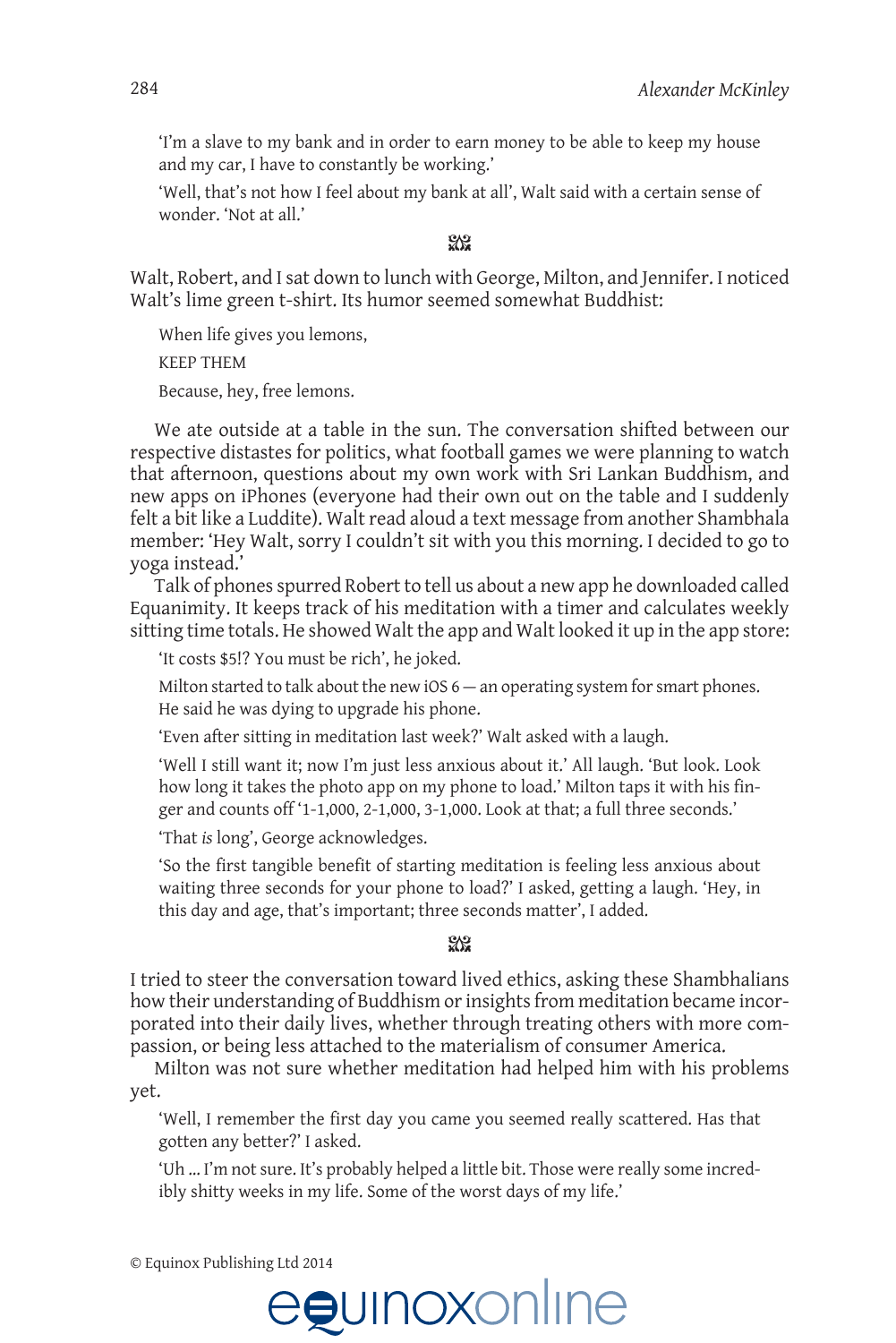'It was brave of you to go and sit with your thoughts', Jennifer added and all nodded in assent.

Walt said he's proud of Milton. 'You look a lot better. Really. You look much more relaxed. And his karma is turning around for the better, too', Walt added earnestly, turning toward me. 'You know his brother's place recently flooded, but the new meditation cushion he bought from the Samadhi store wasn't touched by the water.'

I asked Walt about how Buddhism helps him in his relationships with others.

'Do you know what a bodhisattva vow is?' Walt asked.

'I know what a bodhisattva is ...'

'Yeah ... Steely Dan', George joked. Laughter.

'Well I know a little bit more than that', I leaned forward to defend myself, but then thought better and sat back to play dumb. 'But what's the vow you're talking about?'

'Well, you know how we believe that we are reborn over and over and have many lifetimes?' Walt asked in his characteristic drawl. I nodded, pondering his use of the inclusive pronoun 'we', thinking how fully he had come to identify himself with Buddhism. 'Well, the bodhisattva takes a vow that he will not be free of that rebirth until all beings are enlightened and are also free. I take this vow every morning now to remind me to act with compassion. It's like a practice to recite the vow. The idea is that by saying it over and over somehow it sinks in ... But it's hard ... hard to know the most skillful thing to do in a situation. So I make mistakes. You know, it's not just about putting others first. It's also about not condemning yourself.'

'So can you think of any anecdotes -'

'What's an anecdote?'

'Uh ... like a short story ... can you think of any examples from your day-to-day life of how your meditation practice has changed the way you react to things? Like you think to yourself, 'I would have gotten upset over this before, but now I accept it."

'Oh my god, yeah. That happens constantly. All the time. I do something wrong, or my workers will make a mistake ... if I get upset, it's a sign something's awry.' Walt paused to think about this some more. 'It's like skillful means, you know? What's most helpful in the situation, whether to a job relationship, or to completing an individual task. Getting angry is not the best choice. It's also about learning to forgive yourself.'

The self-forgiveness aspect resonated with Jennifer, who added her own take on the benefits of practicing Shambhala Buddhism:

It's just like there's less guilt, less dwelling on bad things from the past. Now I find myself living more in the moment. Just living in the now and taking each experience as it comes. I don't have to worry so much about my past or my future or even be bothered by consumerism and the rushed nature of society. I can use the tools I gained from mindfulness practice to deal with things as they come and handle situations from moment to moment.

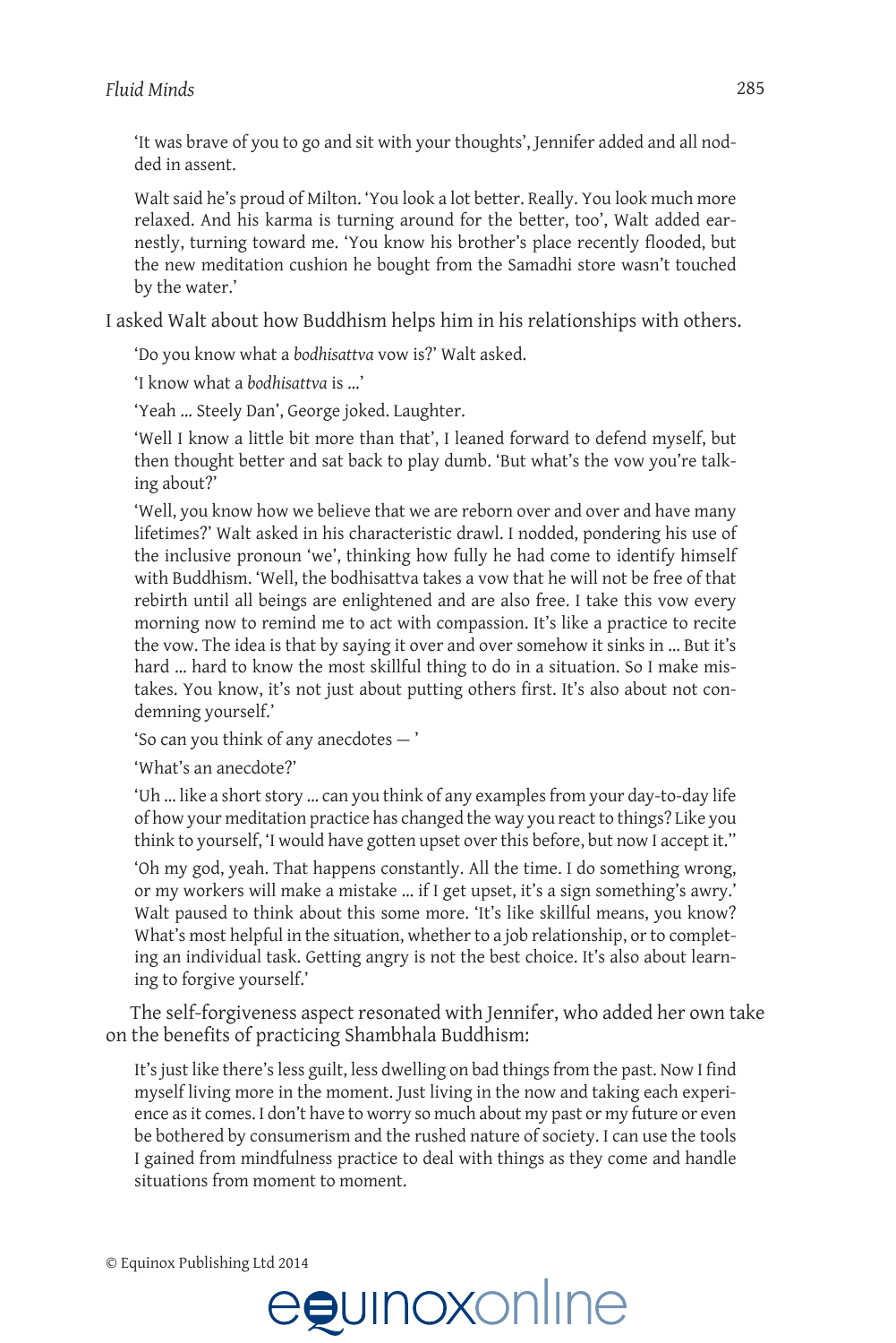Robert, on the other hand, hesitated to say his practice was making him more compassionate. He still saw his main goal as working through personal issues for himself:

Yeah, so even though I'm very self-centered with my practice now, I can still see it begin to bloom from there and affect other areas of my life. My interest in meditation sort of grew out of a lot of therapy for depression and anxiety and a whole bunch of other stuff. Before I started meditating I noticed that I would buy a lot of stuff to cope. Like really expensive music equipment, for example. I'd get that dopamine rush from buying something new and then a few weeks later it would just be gathering dust and I'd be focused on that next fix of buying something else. Even though I haven't been consciously trying to do this, I've found that my meditation practice has helped me buy less stuff and has also encouraged me to start getting rid of some of the stuff I acquired, just getting it out of my place and reducing the clutter of things in my life.

The conversation moved to tonglen, a popular form of meditation at the Shambhala center that involves concentration on suffering and negativity during the in-breath, and healing and forgiveness on the out-breath (Varela and Depraz 2003, 220-225). Tonglen can be directed toward the general suffering of the world, or the particular problems of an individual.

'I was doing tonglen for my aunt who has cancer and she's getting better! The doctors said she was going to pass away, but she's improving', Jennifer explained.

'Well, she's definitely going to pass away', Walt interjected.

'Really?' Jennifer seemed confused.

'Yeah, she'll pass away, and you'll pass away, and I'll pass away, and even this guy here will die', he said, wagging his thumb in my direction.

'Oh, well, yeah, but I mean that she's not going to die within the next few months.'

'Yeah, I know what you mean. I was practicing tonglen at work the other day. I was working on this guy's pool and his wife had a stroke and had to go to the hospital. Lost movement on one whole side of her body.'

'This happened while you were there?' I asked Walt in surprise.

'Yeah, it was kind of a crazy situation. So I went back to finish working on the pool and while I was working I was doing tonglen for this woman, trying to help her.'

#### SAS.

Robert gave me and Walt a ride back to the center. Knowing Walt listens to a Pema Chödrön CD everyday in his pickup truck, Robert turned to me and said: 'Watch this, it will blow Walt's mind.' He then remotely activated his iPhone by voice to play a lecture by Pema Chödrön on the teachings of Sāntideva through the stereo system in his car. Walt was indeed thoroughly impressed.

Many of my conversations with these Shambhalians unfolded like the above accounts. Granted, there was likely more direct discussion of Buddhist teachings because I was asking questions along those lines, but I also silently listened to conversations at the center and found Buddhism permeating many interactions, emerging through technology, humor, storytelling, or explanations of events -

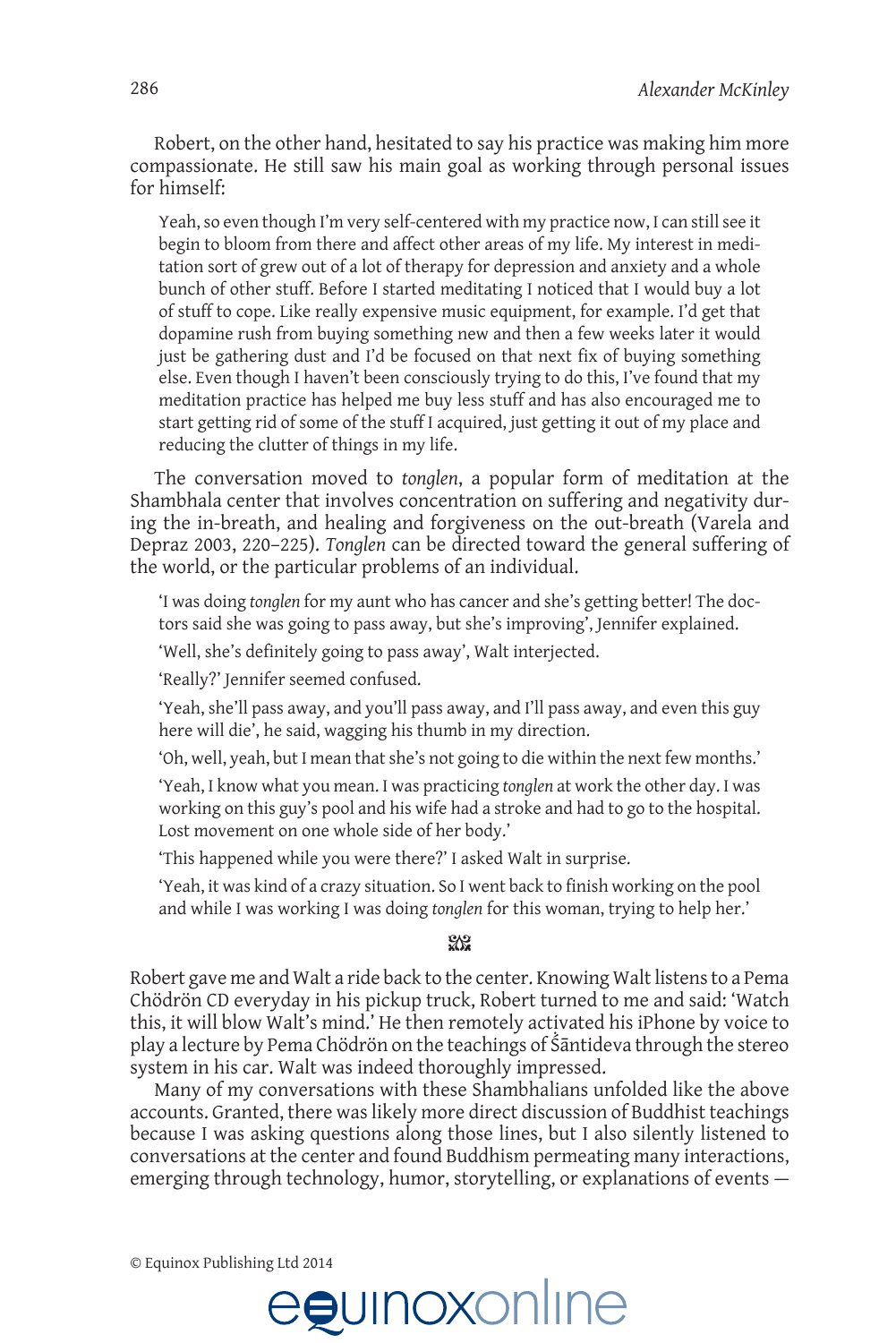like when Walt proposed that Milton's new meditation cushion was spared from a flooded apartment due to an increase in positive karma, or when Jennifer suggested that tonglen may have helped alleviate her aunt's cancer, with Walt agreeing but reminding her of the impermanence of all our lives. These are some of the Buddhist signs that the whole group can share in conversation and practice, even if not all subscribe personally to a Buddhist cosmology. Buddhism comes via new media to these practitioners (Meditation  $-$  there's an app for that!), but it is also based on centuries-old traditions, such as tonglen practice or the ethical writings of Śāntideva (even if the latter comes via a Pema Chödrön lecture). At the same time that Buddhism is delivered by modern consumer channels, it also helps to temper addictions to consumerism, giving practitioners like Robert, who expressed anxiety over his indebtedness to banks, meditative rather than material pathways to happiness. Being a Buddhist the Shambhalian way is ultimately about learning to live peacefully within the pushes and pulls of the modern world. A confluence of different cultural streams and intellectual discourses, from the temples of Tibet to the couches of psychoanalysts, comprise the Shambhala lineage that has become so central to the lives of these Buddhists. If the path of a modern bodhisattva is (as Chögyam Trungpa believed) to help bring about an enlightened society by understanding how the mind works, then the lived Buddhism of these Shambhalians represents the treading of a few first steps in that direction. Likewise, if the path of a scholar studying lived religion is to understand how Buddhist thought works on the minds of its practitioners, then detailed analyses of the ways shared practices and symbols facilitate group cohesion and individual edification seem to be the best way forward.

### Conclusions

Part of the reason I decided to undertake this ethnographic study was out of dissatisfaction with approaches taken by the scholarly community to the study of Buddhism in the United States (Layman 1976, Prebish 1979, 1999, Tweed 2002, Nattier 1997, Cheah 2011, Skriletz 2012, Baumann 2002, Numrich 1996). While many of these scholars used ethnography as a methodology, their published works focused mainly on classification and categorization rather than descriptions of lives. The articles and books present the many different typologies of Buddhists and what makes them different rather than accounts of how Americans actually go about being Buddhist in the first place. Although the beginnings of any new subfield initially entail broad descriptions and generalized categories so as to indicate directions for more specified research, the study of Buddhism in the United States was overdue for theoretical advancement. The shift toward using anthropology to provide in-depth analyses of lived Buddhism within single communities is already underway (Storhoff and Whalen-Bridge 2010, Wilson 2012, Hori 2010). Ideally, this study of some southern United States Shambhalians represents another piece in this new mosaic of specificity. At the very least, this project spares us from any new categories and has hopefully shown the limitations of generalized classifications when it comes to capturing the nuance of lived religiosity and community building.

The above ethnographic evidence upsets abstracted categories by showing a wide range of engagements with Buddhism under one roof, thus trading the awkwardness of imposed classifications for an analytical framework that seeks

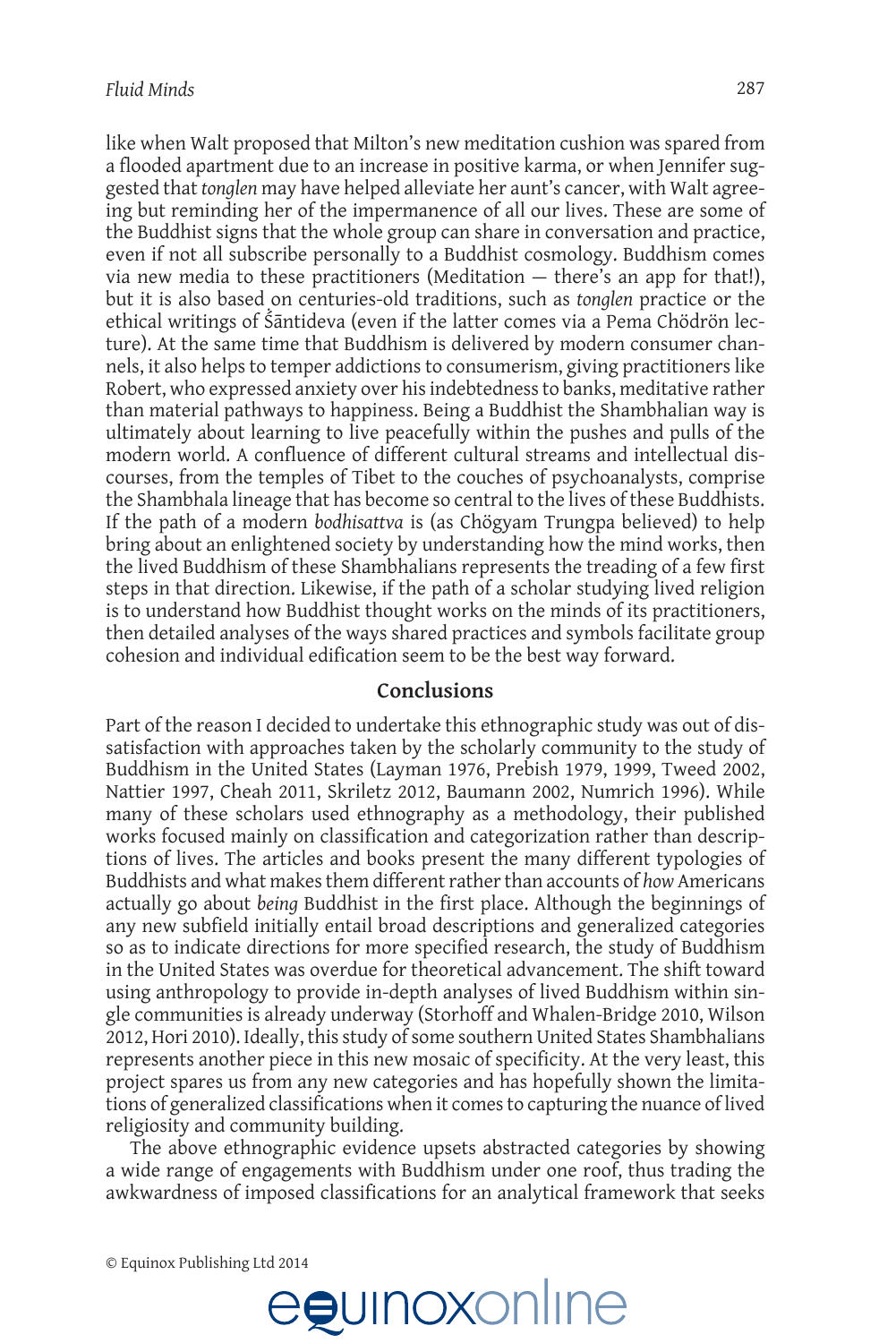the intersection of different cultural influences - old and new, West and East, Buddhist and otherwise. It is the combination of these various influences that creates a collective like Shambhala Buddhism, and studying these cultural strands in tandem reveals how being a Shambhalian means living Buddhism in a particular way – with gentle compassion for self and others, cognizance of a Tibetan lineage, and a general fluidity that helps practitioners peacefully navigate modern exigencies.<sup>7</sup> Buddhism is practiced at different speeds beneath the roof of the center, but whether they self-identify as Buddhist or not, all adherents share forms of signification that bind them as a community, and all seem to share a common understanding of the most important Shambhalian sign  $-$  the practice of meditation. It would be helpful for scholars to take cues from this sort of practical mindset and refuse to end their inquiries with conclusions about Buddhist typologies. Instead, typology should be no more than a starting point from which one can move forward to discern more critical questions of how and why Americans go about being Buddhists upon or beyond the cushion.

It may be helpful to end with one final ethnographic vignette that captures some of the recurring themes in this article, that is, how the disagreements and differences of opinion that inevitably arise in casual discussions of Buddhism are ultimately diffused and subsumed by shared material and meditative forms of signification. The following conversation occurred after another Sunday discussion session, though this one was very different from the one that opens this article. This time, a person of high rank in the Shambhala International organization visited the center. As one member put it, if Walt was considered the mayor of the center, then she would be the regional governor. She delivered a talk on Buddhism using a number of military metaphors. Based on the questions people posed, it was clear that not everyone at the center understood why she thought this was a good analogy until it became clear that she was talking about a literal spiritual military the dorje kasung, another aspect of Shambhala International that Chögyam Trungpa instituted after being inspired while observing military drills in Scotland. It is a uniformed group of Shambhalians whose retreats include military-style camping and sessions of marching meditation. The casual discussions that sprung up after the talk showed that not everyone understood the appeal of the *dorje kasung* practice. Particularly skeptical were those who only came for the meditation practice and were not interested in assigning themselves a religious identity.

After the talk broke for tea, I approached Bill to ask why he came to Shambhala last month after sitting at the nearby Zen center for so long. He explained that the Zen center was more 'traditional' and that they had more ritual elements to their practice, which did not interest him much.

'I'm more interested in the pure practice of meditation without all the extra stuff added on. Then again, that talk we heard today shows that Shambhala has its own stuff going on. It's basically like a new religion.'



Although ethnicity and socio-economic statuses have not been the focus of this article, it should be noted that the demands of the modern world dealt with at the Shambhala center discussed in this article are those experienced by a predominately (though not exclusively) white middle-class population. Although there is a range within this class at the center from blue collar workers to college professors  $-$  a comparative study with another, more diverse Shambhala center may provide further insight into modern problems Buddhist practice helps navigate, beyond those of this relatively privileged subculture.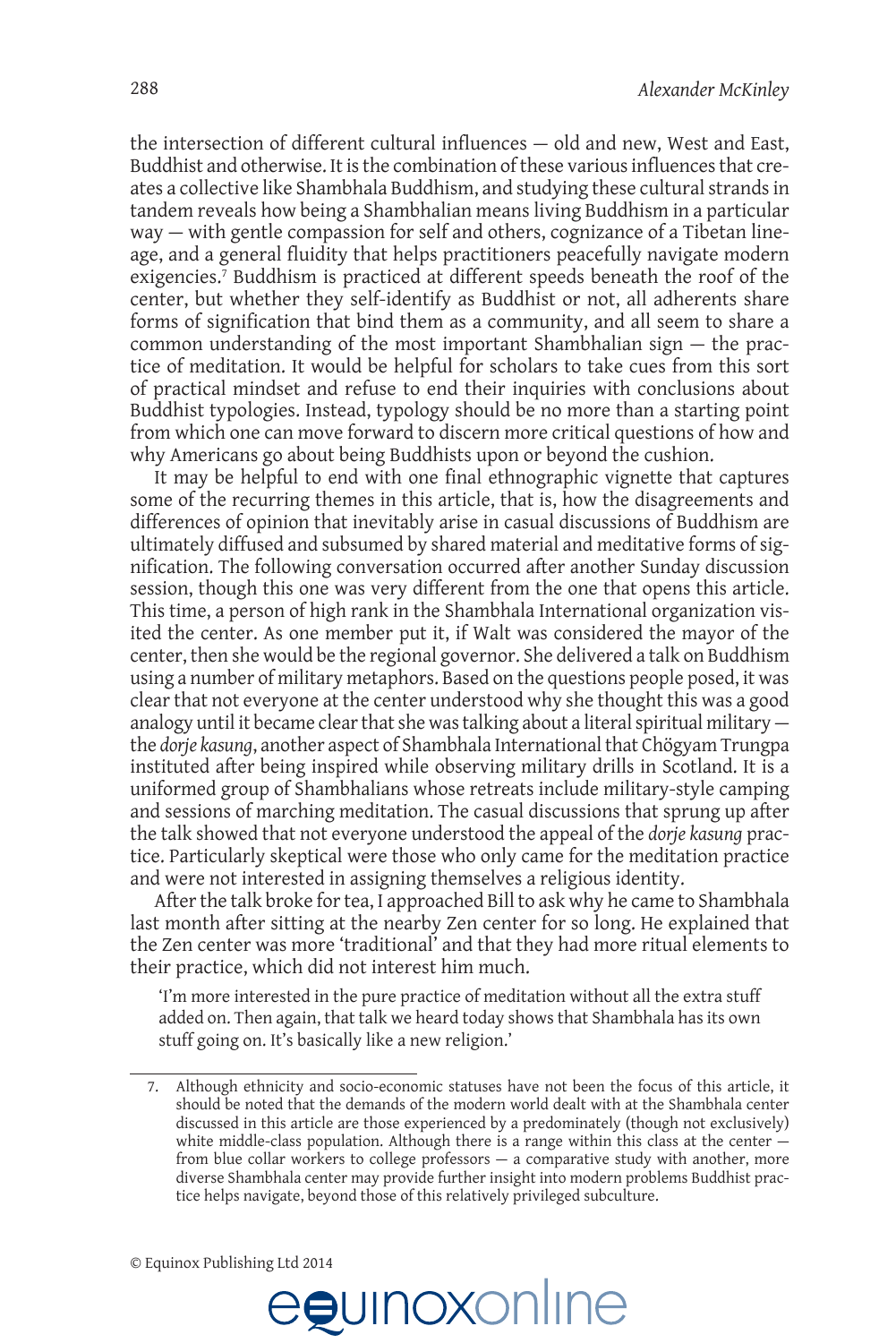'What?! What do you mean a new religion?' Two others converged on our conversation. One was Jeffrey, a long-time attendee of the center with a non-religious interest in meditation. The other was Mary, a full-fledged Shambhalian Buddhist. The air became thick with tension. I nonchalantly bobbed my tea bag up and down and tried to let this play out.

'I mean it has all these additions to it on top of the basic meditation practice', Bill explained.

Mary countered. 'But I wouldn't say it's a new religion. It has ... I mean ... it's basically Buddhism.'

'Well it's a form of Buddhism', Bill clarified

'But it's not a new religion. It's basically Tibetan. Just Tibetan Buddhism.'

Bill politely acquiesced to this and Mary walked away still shaking her head somewhat. Jeffrey took over the questioning, though from a slightly different angle. Now it was a discussion between two meditators who did not identify as Buddhist: 'What makes you say that this is a religion? Meditation is a practice. When I think of religion, I usually think of belief.'

I wanted to interject with all of the various beliefs associated with Buddhism - Walt's belief in rebirth, for example - but I held my tongue, thinking it wiser to see how these two resolved their conversation.

Bill: 'Yes, it's true that Buddhism at its core is not about belief; it's a practice. But there is all this stuff that gets added. It doesn't really bother me, otherwise I'd be off sitting by myself, but I just ignore all the extras and focus on the practice. Really I totally agree with your point. I think we approach meditation in a very similar way.'

Jeffrey: 'Right. If you don't like it you can just take your cushion and leave. Like me, for example, I've been coming here now for, oh, about 8 or 10 years. I've never taken any of the training levels or classes or anything. I just come for meditation.'

The two then redirected their conversation to the different types of meditation cushions and why Bill brings his own (because it has ergonomic memory foam). They left for the other room so that Jeffrey could try it out for himself.

Sipping tea, I stood and thought about the fascinating fact that two people took issue with Bill's offhanded characterization of Shambhala as a new religion for wholly different reasons. Mary because he said new religion, and Jeffrey because he said *religion*. It was quickly becoming clear that there is no one way to be a Shambhalian, nor a consensus about what Buddhism entails, what kind of Buddhism the Shambhala lineage represents, or which of its beliefs and practices are the most important, save perhaps everyone's agreement on the importance of meditation - the sign that binds.

I wandered back over to Mary, who is in charge of childhood education programs at the center. She gave me her email in case I wanted to ask questions. 'I have like five email addresses, but this is my Buddhist email.' Once I clarified that I was doing a project on the center, she made sure to remind me: 'Well don't say that this is a new religion. That's just nonsense', and left shaking her head once again.

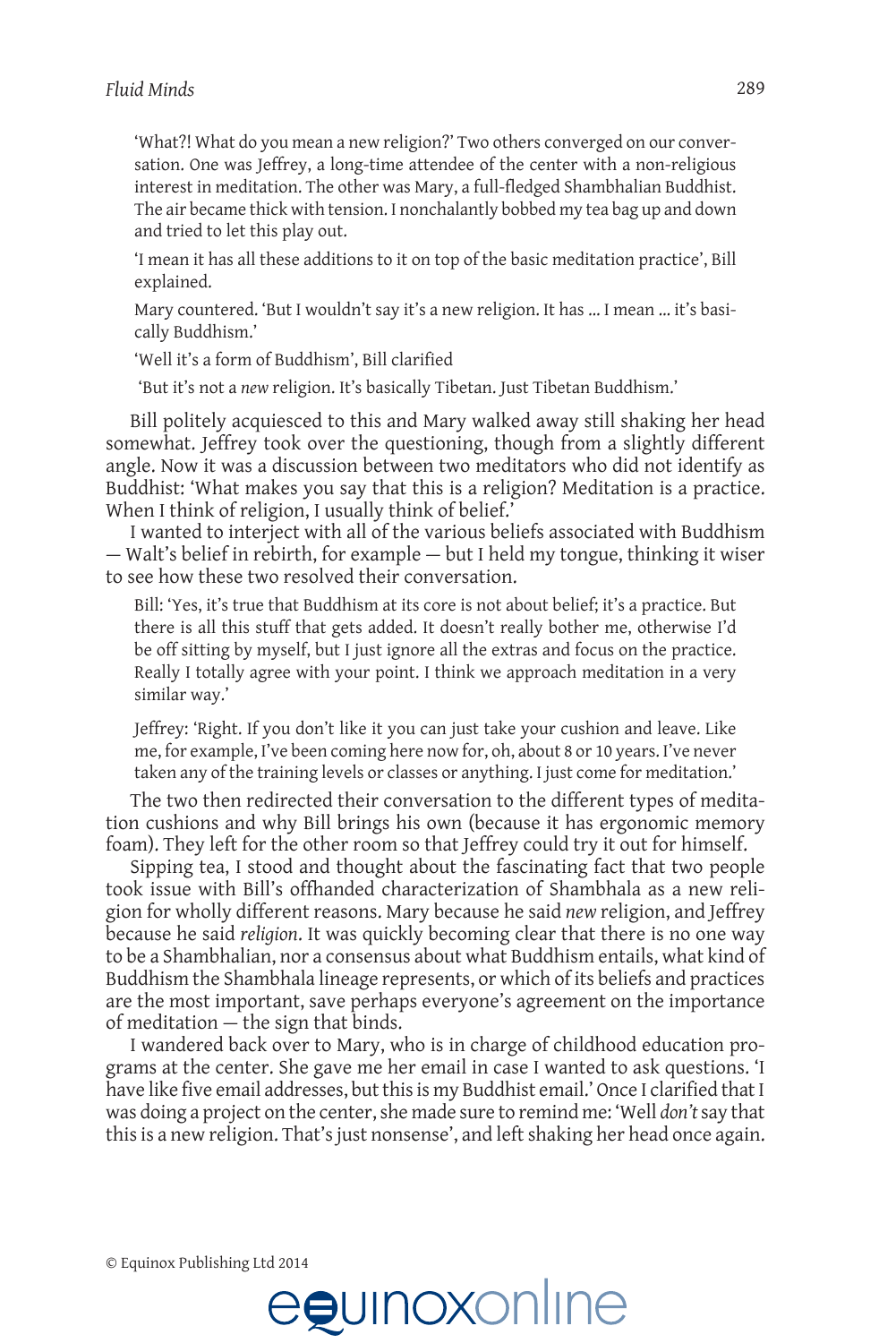## **Acknowledgements**

Many thanks to professors Leela Prasad and David Need, as well as the anonymous readers of *Buddhist Studies Review*, who offered invaluable feedback on drafts of this article.

## **Bibliography**

- Baumann, M. 2002. 'Protective Amulets and Awareness Techniques, or How to Make Sense of Buddhism in the West.' In Westward Dharma: Buddhism Beyond Asia, edited by C. S. Prebish and Martin Baumann, 51-65. Berkeley: University of California Press.
- Cheah, J. 2011. Race and Religion in American Buddhism: White Supremacy and Immigrant *Adaptation, AAR academy series. New York: Oxford University Press.*
- Cho, F., and R. K. Squier. 2013. 'Religion as a Complex and Dynamic System.' *Journal of* the American Academy of Religion 81(2): 357–398. http://dx.doi.org/10.1093/jaarel/  $lft016$
- Daniel, E. V. 1984. Fluid Signs: Being a Person the Tamil Way. Berkeley: University of California Press.
- Eldershaw, L. P. 2007. 'Collective Identity and the Postcharismatic Fate of Shambhala International.' Nova Religio: The Journal of Alternative and Emergent Religions 10(4): 72-102. http://dx.doi.org/10.1525/nr.2007.10.4.72
- Fronsdal, G. 2002. 'Virtues without Rules: Ethics in the Insight Meditation Movement.' In, Westward Dharma: Buddhism Beyond Asia, edited by. C. S. Prebish and Martin Baumann, 285-306. Berkeley: University of California Press.
- Gregory, P.N. 2001. 'Describing the Elephant: Buddhism in America.' Religion and American *Culture: A Journal of Interpretation 11(2): 233-263. http://dx.doi.org/10.1525/* rac.2001.11.2.233
- Hori, V. S. 2010. 'How Do We Study Buddhism in Canada?' In, Wild Geese: Buddhism in Canada, edited by J. S. Harding, V. S. Hori and A. Soucy, 12-38. Montreal & Kingston: McGill-Queens University Press.
- Layman, E. M. 1976. Buddhism in America. Chicago, IL: Nelson-Hall Publishers.
- Nattier, J. 1997. 'Buddhism Comes to Main Street.' The Wilson Quarterly (1976-) 21(2): 72-80.
- Numrich, P.D. 1996. Old Wisdom in the New World : Americanization in Two Immigrant Theravada Buddhist Temples. 1st ed. Knoxville: University of Tennessee Press.
- Prebish, C. S. 1979. American Buddhism. North Scituate, MA: Duxbury Press.
- —. 1999. Luminous Passage: The Practice and Study of Buddhism in America. Berkeley: University of California Press.
- 5aler, B. 1993. Conceptualizing Religion: Immanent Anthropologists, Transcendent Natives, and *Unbounded Categories, Studies in the history of religions*. Leiden: E.J. Brill.
- Skriletz, C. M. 2012. 'Wisteria, Cherry Trees, and Mountains: Presenting a New Model for Understanding Buddhist Communities in the United States.' Master of Arts Dissertation?, Religious Studies, University of Colorado.
- 6torhoff, G. and J. Whalen-Bridge, eds. 2010. American Buddhism as a Way of Life, SUNY series in Buddhism and American culture. Albany: State University of New York Press.
- Taylor, C. 2007. A Secular Age. Cambridge, MA: Belknap Press of Harvard University Press.
- Tweed, T. A. 2002. 'Who Is a Buddhist?: Night-Stand Buddhists and Other Creatures.' In Westward Dharma: Buddhism Beyond Asia, edited by C. S. Prebish and Martin Baumann, 17-33. Berkeley: University of California Press.